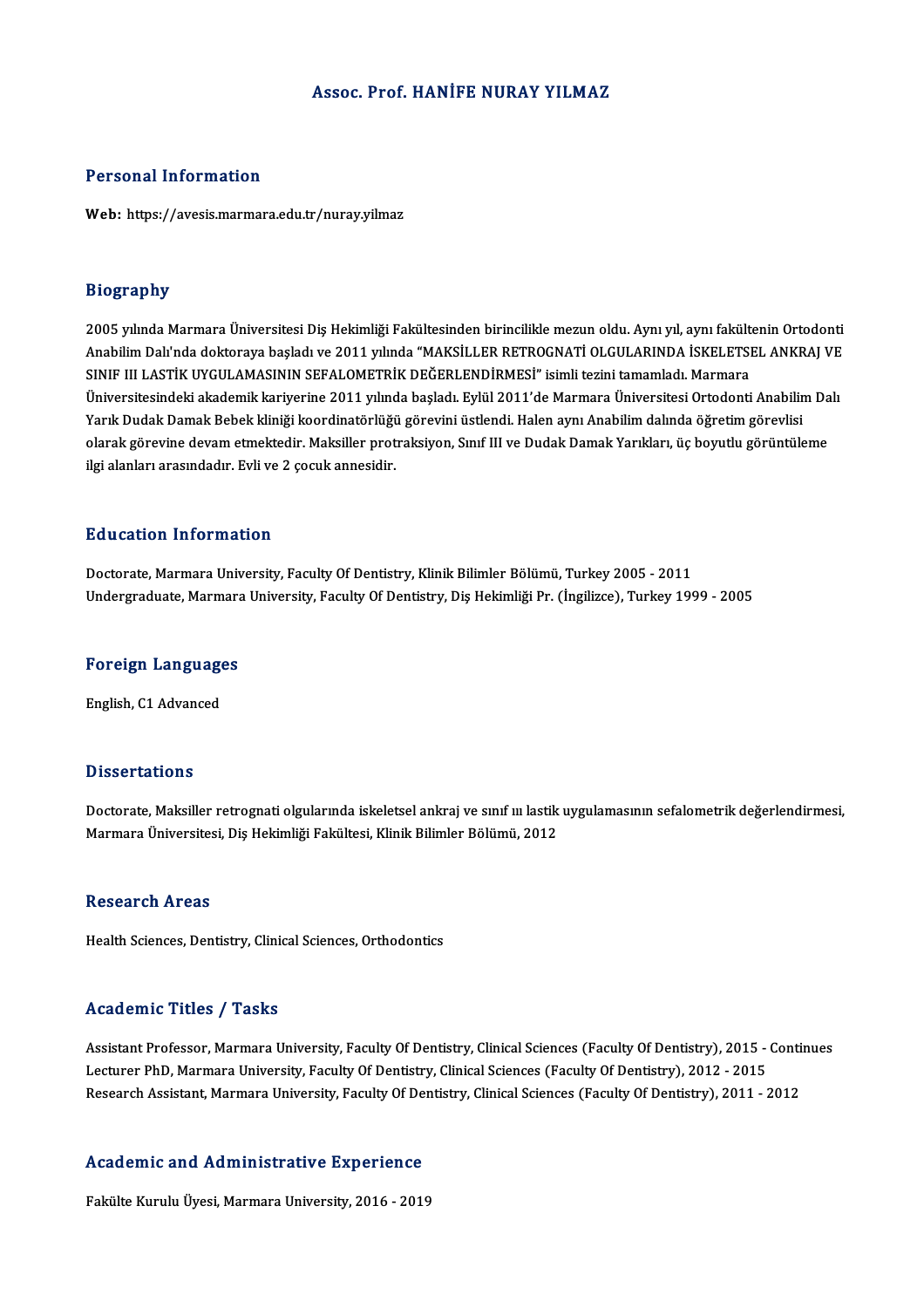## Advising Theses

Advising Theses<br>Yılmaz H. N. , Şeffaf plaklarla ortodontik tedavi sonrası gülümsemede meydana gelen değişikliklerin stereofotogrametri<br>vöntemi ile değerlendirilmesi, Dental Spesialty, G.CANPEK/Student), 2021 ysta vusing i 110505<br>Yılmaz H. N. , Şeffaf plaklarla ortodontik tedavi sonrası gülümsemede meyd<br>yöntemi ile değerlendirilmesi, Dental Specialty, G.CANBEK(Student), 2021<br>Yılmaz H. N. , Turn blak ve ber<sup>p</sup>ST anarevinin alvas Yılmaz H. N. , Şeffaf plaklarla ortodontik tedavi sonrası gülümsemede meydana gelen değişikliklerin stereofotogrametri<br>yöntemi ile değerlendirilmesi, Dental Specialty, G.CANBEK(Student), 2021<br>Yılmaz H. N. , Twin-blok ve he

yöntemi ile değerlendirilmesi, Dental Specialty, G.CANBEK(Studer<br>Yılmaz H. N. , Twin-blok ve herBST apareyinin alveol kemik kalınlı<br>olarak değerlendirilmesi, Doctorate, M.İBRAHİM(Student), 2018<br>Yılmaz H. N. , Three dimensi Yılmaz H. N. , Twin-blok ve herBST apareyinin alveol kemik kalınlığı ve kök rezorpsiyonu üzerine etkilerinin üç boyutlu<br>olarak değerlendirilmesi, Doctorate, M.İBRAHİM(Student), 2018<br>Yılmaz H. N. , Three-dimensional evaluat

olarak değerlendirilmesi, Doctorate, M.İBRAHİM(Student), 2018<br>Yılmaz H. N. , Three-dimensional evaluation of skeletal, dental and soft tissue parameters in unilateral and bilateral cleft<br>lip and palate patients with or wit Yılmaz H. N. , Three-dimensional evaluation of skeletal, dental and soft tissue parameters in unilateral and bilate<br>lip and palate patients with or without nasoalveolar molding, Postgraduate, L.SALAM(Student), 2017<br>Yılmaz

lip and palate patients with or without nasoalveolar molding, Postgraduate, L.SALAM(Student), 2017<br>Yılmaz H. N. , Eğimli arklar ve dikey elastiklerle birlikte piezo cerrahi uygulanan ve uygulanmayan açık kapanışlı<br>bireyler Yılmaz H. N. , Eğimli arklar ve dikey elastiklerle birlikte piezo cerrahi uygulanan ve uygulanmayan açık kapanışlı<br>bireylerin kök rezorpsiyonlarının ve kemik miktarlarının karşılaştırılması, Dental Specialty, T.ÜSTÜN(Stude bireylerin kök rezorpsiyonlarının ve kemik miktarlarının karşılaştırılması, Dental Specialty, T.ÜSTÜN(Stude:<br>Yılmaz H. N. , Hızlı maksiller genişletme veya alternatif hızlı maksiller genişletme ve daraltma yöntemi sonra<br>yü Yılmaz H. N. , Hızlı maksil<br>yüz maskesi uygulanan b<br>E.ÖNEM(Student), 2016<br>Yılmaz H. N. , Carsak tak yüz maskesi uygulanan bireylerde, hava yolu değişikliklerinin üç boyutlu karşılaştırılması, Dental Specialty,<br>E.ÖNEM(Student), 2016<br>Yılmaz H. N. , Gerçek tek taraflı maksiller darlığın tek taraflı kortikotomi desteği ile g

E.ÖNEM(Student), 2016<br>Yılmaz H. N. , Gerçek tek taraflı maksiller darlığın tek taraflı kortiko<br>değerlendirilmesi, Dental Specialty, G.KARABİBER(Student), 2016

# değerlendirilmesi, Dental Specialty, G.KARABİBER(Student), 2016<br>Articles Published in Journals That Entered SCI, SSCI and AHCI Indexes

rticles Published in Journals That Entered SCI, SSCI and AHCI Indexes<br>I. Occlusal plane rotation and orthodontic decompensation: influence on the outcome of surgical<br>correction of class III malocclusion COLORGIA PLANSICAL CONTRACT CONTRACT CONTRACT CONTRACT CONTRACT CONTRACT CONTRACT CONTRACT CONTRACT CONTRACT CONTRACT CONTRACT CONTRACT CONTRACT CONTRACT CONTRACT CONTRACT CONTRACT CONTRACT CONTRACT CONTRACT CONTRACT CONTR correction of class III malocclusion<br>SEKER E. D., SUNAL AKTÜRK E., YILMAZ H. N., Kucukkeles N.

JOURNAL OF OROFACIAL ORTHOPEDICS-FORTSCHRITTE DER KIEFERORTHOPADIE, 2022 (Journal Indexed in SCI)

SEKER E. D. , SUNAL AKTÜRK E., YILMAZ H. N. , Kucukkeles N.<br>JOURNAL OF OROFACIAL ORTHOPEDICS-FORTSCHRITTE DER KIEFERORTHOPADIE, 2022 (Journal Indexed in SCI)<br>II. Do we pay for maxillary protraction? Evaluation of the effec JOURNAL OF OROFACIAL ORTHOPEN<br>Do we pay for maxillary protractreatment on root development<br>VU MAZ B SEVER E D - VU MAZ H I Do we pay for maxillary protraction? Evaluatio<br>treatment on root development<br>YILMAZ B., ŞEKER E. D. , YILMAZ H. N. , Kucukkeles N.<br>CLINICAL OPAL INVESTIC ATIONS 2021 (Journal Inde

treatment on root development<br>YILMAZ B., ŞEKER E. D. , YILMAZ H. N. , Kucukkeles N.<br>CLINICAL ORAL INVESTIGATIONS, 2021 (Journal Indexed in SCI)

YILMAZ B., ŞEKER E. D. , YILMAZ H. N. , Kucukkeles N.<br>CLINICAL ORAL INVESTIGATIONS, 2021 (Journal Indexed in SCI)<br>III. Does Alt-RAMEC protocol and facemask treatment affect dentoalveolar structures? A 3-dimensional<br>ctu CLINIC<br>Does<br>study<br>Özbiler Does Alt-RAMEC protocol and<br>study<br>Özbilen E., Yılmaz H.N. , Acar Y. B.<br>ANCLE OPTHODONTIST vel 91. n study<br>Özbilen E., Yılmaz H. N. , Acar Y. B.<br>ANGLE ORTHODONTIST, vol.91, no.5, pp.626-633, 2021 (Journal Indexed in SCI)<br>Doss unilateral surgisally assisted rapid mavillary expansion (SAPME).

Özbilen E., Yılmaz H. N. , Acar Y. B.<br>ANGLE ORTHODONTIST, vol.91, no.5, pp.626-633, 2021 (Journal Indexed in SCI)<br>IV. Does unilateral surgically assisted rapid maxillary expansion (SARME) lead to perinasal asymmetry?<br>K ANGLE ORTHODONTIST, vol.9<br>Does unilateral surgically<br>KARABİBER G., YILMAZ H. N.<br>JOUPNAL OF OBOFACIAL OP. Does unilateral surgically assisted rapid maxillary expansion (SARME) lead to perinasal asymmetry?<br>KARABİBER G., YILMAZ H. N.<br>JOURNAL OF OROFACIAL ORTHOPEDICS-FORTSCHRITTE DER KIEFERORTHOPADIE, 2021 (Journal Indexed in SCI

KARABİBER G., YILMAZ H. N.<br>JOURNAL OF OROFACIAL ORTHOPEDICS-FORTSCHRITTE DER KIEFERORTHOPADIE, 2021 (Journal Indexed in SO.<br>V. Postoperative evaluation of Er:YAG laser, piezosurgery, and rotary systems used for osteotomy i JOURNAL OF OROFACIAL ORTHOPEDICS-<br>Postoperative evaluation of Er:YAG<br>mandibular third-molar extractions<br>Cural: T. Ustin T. Vilmar H. N. Gürgov P. Postoperative evaluation of Er:YAG I<br>mandibular third-molar extractions<br>Cıvak T., Üstün T., Yılmaz H. N. , Gürsoy B.<br>Journal Of Crania Mavillafasial Surgow, v mandibular third-molar extractions<br>Cıvak T., Üstün T., Yılmaz H. N. , Gürsoy B.<br>Journal Of Cranio-Maxillofacial Surgery, vol.49, pp.64-69, 2020 (Journal Indexed in SCI)<br>Effect of nierosision on malar intrusion in onen bite

- Civak T., Üstün T., Yılmaz H. N. , Gürsoy B.<br>Journal Of Cranio-Maxillofacial Surgery, vol.49, pp.64-69, 2020 (Journal Indexed in SCI)<br>VI. Effect of piezocision on molar intrusion in open-bite treatment using a modified MEA Journal Of Cranio-Maxillofacial Surgery, vol.49, pp<br>Effect of piezocision on molar intrusion in (<br>YILMAZ H. N. , Alakus E., Erdem B., Kucukkeles N.<br>JOURNAL OF OPOFACIAL OPTHOPEDICS FORTSC JOURNAL OF OROFACIAL ORTHOPEDICS-FORTSCHRITTE DER KIEFERORTHOPADIE, 2020 (Journal Indexed in SCI) YILMAZ H. N. , Alakus E., Erdem B., Kucukkeles N.<br>JOURNAL OF OROFACIAL ORTHOPEDICS-FORTSCHRITTE DER KIEFERORTHOPADIE, 2020 (Journal Inc<br>VII. Adherence frequency of CANDIDA ALBICANS on nasoalveolar molding (NAM) appliances<br>
- JOURNAL OF OROFACIAL ORTHOPEDICS-FORTSCHRITT<br>Adherence frequency of CANDIDA ALBICANS on<br>YILMAZ H. N. , Hatipoglu S., Erdem B., CAN B., KADİR T.<br>JOUPNAL OF STOMATOLOCY OPAL AND MAYU LOFACI JOURNAL OF STOMATOLOGY ORAL AND MAXILLOFACIAL SURGERY, vol.121, no.5, pp.473-477, 2020 (Journal Indexed in SCI) YILMAZ H. N., Hatipoglu S., Erdem B., CAN B., KADİR T. JOURNAL OF STOMATOLOGY ORAL AND MAXILLOFACIAL SURGERY, vol.12<br>Indexed in SCI)<br>VIII. Maternal and paternal anxiety levels through primary lip surgery<br>Vilmar H. N. Abuban E
- Indexed in SCI)<br>Maternal and patern:<br>Yilmaz H. N. , Abuhan E.<br>JOUPNAL OF STOMATO! Maternal and paternal anxiety levels through primary lip surgery<br>Yilmaz H. N. , Abuhan E.<br>JOURNAL OF STOMATOLOGY ORAL AND MAXILLOFACIAL SURGERY, vol.121, no.5, pp.478-483, 2020 (Journal<br>Indeved in SCD Yilmaz H. N. , Ab<br>JOURNAL OF ST<br>Indexed in SCI)<br>Three dimensi
- JOURNAL OF STOMATOLOGY ORAL AND MAXILLOFACIAL SURGERY, vol.121, no.5, pp.478-483, 2020 (Journ Indexed in SCI)<br>IX. Three-dimensional evaluation of treatment results of the Alt-RAMEC and facemask protocol in<br>applying patient Indexed in SCI)<br>Three-dimensional evaluation of treatment results of the Alt-RAMEC and facemask protocol in<br>growing patients.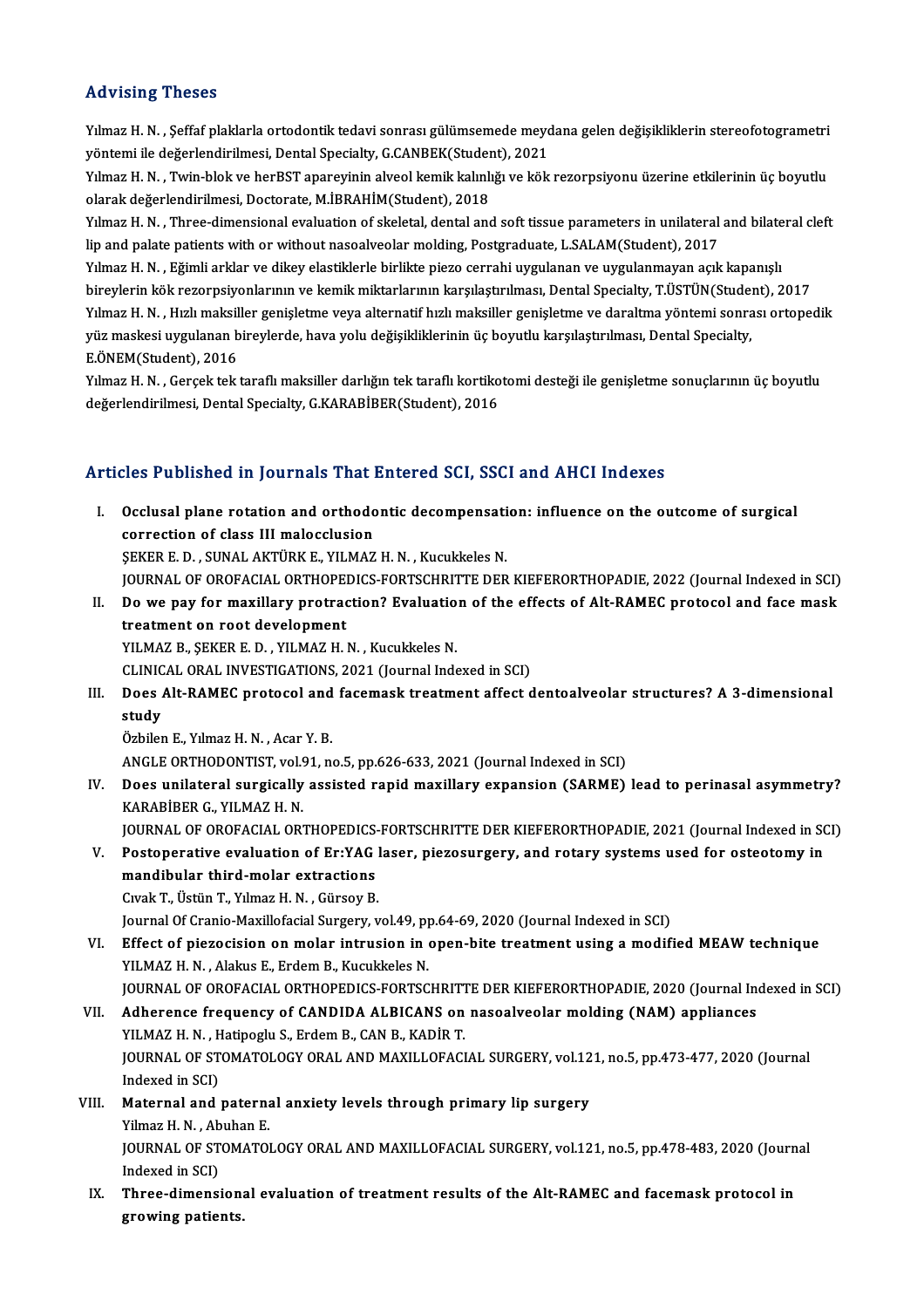Sitaropoulou V., Yilmaz H. N. , Yilmaz B., Kucukkeles N.<br>Journal of orefocial orthonodics — Eartschritte der Vie Sitaropoulou V., Yilmaz H. N. , Yilmaz B., Kucukkeles N<br>Journal of orofacial orthopedics = Fortschritte der K<br>fur Kieferorthopadie, 2020 (Journal Indexed in SCI)<br>Three dimensional evaluation of sunzisally ass

Journal of orofacial orthopedics = Fortschritte der Kieferorthopadie : Organ/official journal Deutsche Gesellschaft<br>fur Kieferorthopadie, 2020 (Journal Indexed in SCI)

- Journal of orofacial orthopedics = Fortschritte der Kieferorthopadie : Organ/official journal Deutsche (<br>fur Kieferorthopadie, 2020 (Journal Indexed in SCI)<br>X. Three-dimensional evaluation of surgically assisted asymmetri fur Kieferorthopadie, 2020 (Journal Indexed in SCI)<br>Three-dimensional evaluation of surgically assisted asy<br>Karabiber G., Yılmaz H. N. , Nevzatoğlu Ş., Uğurlu F., Akdoğan T.<br>AMERICAN JOURNAL OF ORTHODONTICS AND DENTORACIAL Three-dimensional evaluation of surgically assisted asymmetric rapid maxillary expansion<br>Karabiber G., Yılmaz H. N. , Nevzatoğlu Ş., Uğurlu F., Akdoğan T.<br>AMERICAN JOURNAL OF ORTHODONTICS AND DENTOFACIAL ORTHOPEDICS, vol.1 Karabiber G., Yılmaz H. N<br>AMERICAN JOURNAL OF<br>(Journal Indexed in SCI)<br>A Novel Annreach for AMERICAN JOURNAL OF ORTHODONTICS AND DENTOFACIAL ORTHOPEDICS, vol.155, no.5, pp.620-631, 2019<br>(Journal Indexed in SCI)<br>XI. A Novel Approach for the Reconstruction of Premaxilla by Archwise Distraction in Bilateral Cleft Li
- (Journal Indexed in SCI)<br> **A Novel Approach for the Reconstructio<br>
and Palate<br>
YILMAZ H. N., KARABİBER G., ERVERDİ A. N.** A Novel Approach for the Reconstruction<br>and Palate<br>YILMAZ H.N., KARABİBER G., ERVERDİ A.N.<br>JOUPNAL OE CRANJOFACIAL SURCERY VALE and Palate<br>YILMAZ H. N. , KARABİBER G., ERVERDİ A. N.<br>JOURNAL OF CRANIOFACIAL SURGERY, vol.30, no.1, 2019 (Journal Indexed in SCI)<br>Comparison of the effects of ranid maxillary expansion and alternate ran

- XII. Comparison of the effects of rapid maxillary expansion and alternate rapid maxillary expansion and JOURNAL OF CRANIOFACIAL SURGERY, vol.30, no.1, 2019 (Journal Comparison of the effects of rapid maxillary expansion<br>constriction protocols followed by facemask therapy<br>Orbilon E. VII MAZ H.N., Kugukkelee N constriction protocols followed by facemask therapy<br>Ozbilen E., YILMAZ H. N., Kucukkeles N. KOREAN JOURNAL OF ORTHODONTICS, vol.49, no.1, pp.49-58, 2019 (Journal Indexed in SCI) Ozbilen E., YILMAZ H. N. , Kucukkeles N.<br>KOREAN JOURNAL OF ORTHODONTICS, vol.49, no.1, pp.49-58, 2019 (Journal Indexed in SCI)<br>XIII. Evaluation of Airway Volume in Cleft Lip and Palate Following Nasoalveolar Molding<br>Actori
- KOREAN JOURNAL OF ORTHODONTICS, vol.49, no.1, pp.49-58, 2019 (Jou<br>Evaluation of Airway Volume in Cleft Lip and Palate Following N<br>Astani S. A. , YILMAZ H. N. , NEVZATOĞLU Ş., Demirkaya A. A. , ACAR Z. A.<br>JOURNAL OF CRANIQE Evaluation of Airway Volume in Cleft Lip and Palate Following Nasoalveolar Molding<br>Astani S. A. , YILMAZ H. N. , NEVZATOĞLU Ş., Demirkaya A. A. , ACAR Z. A.<br>JOURNAL OF CRANIOFACIAL SURGERY, vol.29, no.8, pp.2143-2147, 2018 Astani S. A., YILMAZ H. N., NEVZATOĞLU Ş., Demirkaya A. A., ACAR Z. A.<br>JOURNAL OF CRANIOFACIAL SURGERY, vol.29, no.8, pp.2143-2147, 2018 (Journal Indexed in SCI)<br>XIV. Corticotomy-assisted maxillary protraction with skeleta
- JOURNAL OF CRANIOFACIAL SURGERY, vol.29, no.<br>Corticotomy-assisted maxillary protraction<br>YILMAZ H. N. , GARİP H., Satilmis T., Kucukkeles N.<br>ANGLE OPTHODONTIST, vol.95, no.1, nn.49,57, 20 Corticotomy-assisted maxillary protraction with skeletal anchorage a<br>YILMAZ H. N. , GARİP H., Satilmis T., Kucukkeles N.<br>ANGLE ORTHODONTIST, vol.85, no.1, pp.48-57, 2015 (Journal Indexed in SCI) ANGLE ORTHODONTIST, vol.85, no.1, pp.48-57, 2015 (Journal Indexed in SCI)<br>Articles Published in Other Journals

- rticles Published in Other Journals<br>I. Assessment of the Diagnostic Skills of General Dentists in Different Types of Orthodontic<br>Malagglusians Assessment of<br>Assessment of<br>Malocclusions<br>VII MAZ H N - Ö Assessment of the Diagnostic Skills of Gene<br>Malocclusions<br>YILMAZ H.N., ÖNEM ÖZBİLEN E., KARABİBER G.<br>TURKISH JOURNAL OF ORTHODONTICS xral 34 .p Malocclusions<br>YILMAZ H. N. , ÖNEM ÖZBİLEN E., KARABİBER G.<br>TURKISH JOURNAL OF ORTHODONTICS, vol.34, no.3, pp.189-198, 2021 (Journal Indexed in ESCI) YILMAZ H. N. , ÖNEM ÖZBİLEN E., KARABİBER G.<br>TURKISH JOURNAL OF ORTHODONTICS, vol.34, no.3, pp.189-198, 2021 (Journal Indexed in ESCI)<br>II. Response to Comment on recently published article "Assessment of Knowledge, Behavio
- TURKISH JOURNAL OF ORTHODONTICS, vol.34, no.3, pp.189-198, 2021 (<br>Response to Comment on recently published article "Assessmen<br>Anxiety Levels of the Orthodontists about COVID-19 Pandemic"<br>VU MAZ H N -ÖNEM ÖZPİLEN E Response to Comment on rec<br>Anxiety Levels of the Orthodo<br>YILMAZ H.N., ÖNEM ÖZBİLEN E.<br>TURKISH JOURNAL OF ORTHODO Anxiety Levels of the Orthodontists about COVID-19 Pandemic"<br>YILMAZ H. N., ÖNEM ÖZBİLEN E.<br>TURKISH JOURNAL OF ORTHODONTICS, vol.34, no.2, pp.151, 2021 (Journal Indexed in ESCI) YILMAZ H. N. , ÖNEM ÖZBİLEN E.<br>TURKISH JOURNAL OF ORTHODONTICS, vol.34, no.2, pp.151, 2021 (Journal Indexed in ESCI)<br>III. Comment on recently published article \u201cAssessment of Knowledge, Behaviors, and Anxiety
- TURKISH JOURNAL OF ORTHODONTICS, vol.34, no.2, pp.151, 2021 (Jou<br>Comment on recently published article \u201cAssessment of **H**<br>Levels of the Orthodontists about COVID-19 Pandemic\u201d<br>VU MAZ H N . ÖNEM ÖZPİLEN E Comment on recently publish<br>Levels of the Orthodontists al<br>YILMAZ H.N., ÖNEM ÖZBİLEN E.<br>Turkish Journal of Orthodontiss Levels of the Orthodontists about COVID-19 Pandemic\u201d<br>YILMAZ H. N. , ÖNEM ÖZBİLEN E.<br>Turkish Journal of Orthodontics, vol.34, 2021 (Journal Indexed in ESCI) YILMAZ H. N. , ÖNEM ÖZBİLEN E.<br>Turkish Journal of Orthodontics, vol.34, 2021 (Journal Indexed in ESCI)<br>IV. Kamuflaj tedavisi veya ortognatik cerrahi sonrası yüz profil algısının farklı gruplarda<br>doğarlandirilmesi

# değerlendirilmesi<br>Yılmaz H. N. , Karabiber G., Önem Özbilen E. Kamuflaj tedavisi veya ortognatik cerr<br>değerlendirilmesi<br>Yılmaz H. N. , Karabiber G., Önem Özbilen E.<br><sup>7tono Klinik vol 17. no 1. nn 4. 9. 2021 (Oth</sup>

7tepe Klinik, vol.17, no.1, pp.4-9, 2021 (Other Refereed National Journals)

Yılmaz H. N. , Karabiber G., Önem Özbilen E.<br>7tepe Klinik, vol.17, no.1, pp.4-9, 2021 (Other Refereed National Journals)<br>V. The Assessment of Knowledge, Behaviors, and Anxiety Levels of the Orthodontists about COVID-19<br> Tepe Klini<mark>l</mark><br>The Asses<br>Pandemic<br>VII MAZ H The Assessment of Knowledge<br>Pandemic<br>YILMAZ H.N. , ÖNEM ÖZBİLEN E.<br>Turkich Journal of Orthodontics Pandemic<br>YILMAZ H. N. , ÖNEM ÖZBİLEN E.<br>Turkish Journal of Orthodontics, vol.33, no.4, pp.224-231, 2020 (Journal Indexed in ESCI)<br>Cosuklarda bilisasl seviye ve ağız diş sağlığı: Bir pilotsalışma

# YILMAZ H. N., ÖNEM ÖZBİLEN E.<br>Turkish Journal of Orthodontics, vol.33, no.4, pp.224-231, 2020 (Journ<br>VI. Cocuklarda bilişsel seviye ve ağız diş sağlığı: Bir pilotçalışma<br>Durkan M. A. Özeslib S. Özeln M. Ağralı Ö. B. Vilmez Turkish Journal of Orthodontics, vol.33, no.4, pp.224-231, 2020 (Journal Indexed in<br>**Çocuklarda bilişsel seviye ve ağız diş sağlığı: Bir pilotçalışma**<br>Durhan M.A. , Özsalih S., Özalp M., Ağralı Ö. B. , Yılmaz H. N. , Şen Y VI. Çocuklarda bilişsel seviye ve ağız diş sağlığı: Bir pilotçalışma<br>Durhan M. A. , Özsalih S., Özalp M., Ağralı Ö. B. , Yılmaz H. N. , Şen Yavuz B., Kargül B.<br>7tepe Klinik, vol.16, no.2, pp.176-179, 2020 (National Refreed

Durhan M. A. , Özsalih S., Özalp M., Ağralı Ö. B. , Yılmaz H. N. , Şen Yavuz B., Kargül B.<br>7tepe Klinik, vol.16, no.2, pp.176-179, 2020 (National Refreed University Journal)<br>VII. The Prevalence of Cleft Lip and Palate Pati Ttepe Klinik, vol.16, no.2, pp.176-179, 2020<br>The Prevalence of Cleft Lip and Palate<br>YILMAZ H. N. , ÖNEM ÖZBİLEN E., Üstün T.<br>Turkich Journal of Orthodonties vol.22, no The Prevalence of Cleft Lip and Palate Patients: A Single-Center Experience for<br>YILMAZ H. N. , ÖNEM ÖZBİLEN E., Üstün T.<br>Turkish Journal of Orthodontics, vol.32, no.3, pp.139-144, 2019 (Journal Indexed in ESCI)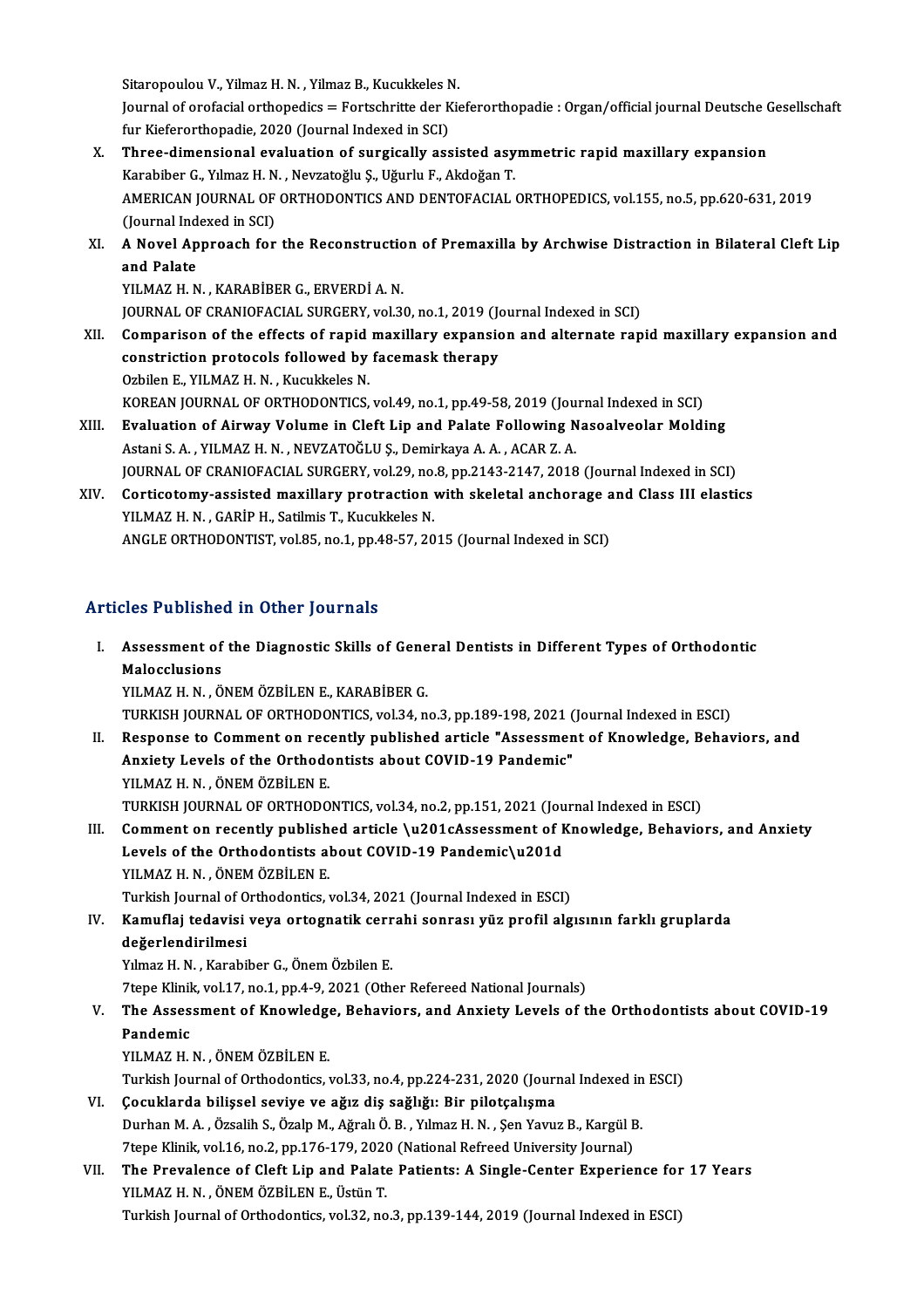- VIII. Orthodontic Extrusion with Circumferential Supracrestal Fiberotomy: A Report of Two Cases<br>Orbilan E.O., Vilmeg H.N., Köse K.N. **Orthodontic Extrusion with Circu**<br>Ozbilen E. O. , Yılmaz H. N. , Köse K. N.<br>TURKISH JOURNAL OF ORTHODONTI Orthodontic Extrusion with Circumferential Supracrestal Fiberotomy: A Report of Ozbilen E. O. , Yılmaz H. N. , Köse K. N.<br>TURKISH JOURNAL OF ORTHODONTICS, vol.31, pp.145-149, 2018 (Journal Indexed in ESCI)<br>Cekimli ve sekim Ozbilen E. O. , Yılmaz H. N. , Köse K. N.<br>TURKISH JOURNAL OF ORTHODONTICS, vol.31, pp.145-149,<br>IX. Cekimli ve çekimsiz tedavilerde retansiyon ve relaps<br>VILMAZ H. N
	-
- TURKISH JOURNAL OF ORTHODONTICS, vol.31, pp.145-149, 2018 (Journal Indexed in ESCI)<br>Çekimli ve çekimsiz tedavilerde retansiyon ve relaps<br>YILMAZ H. N.<br>Türkiye Klinikleri, 2017 (Other Refereed National Journals) Cekimli ve çekimsiz tedavilerde retansiyon ve relaps<br>YILMAZ H. N.<br>Türkiye Klinikleri, 2017 (Other Refereed National Journals)<br>Class III Flastiss, Skalatal Anshorage and Cortisatem:

YILMAZ H. N.<br>Türkiye Klinikleri, 2017 (Other Refereed National Journals)<br>X. Class III Elastics, Skeletal Anchorage and Corticotomy Combined for Rapid Correction of a Class III<br>Case Türkiy<br>Class<br>Case<br><sup>Vilmov</sup> Class III Elastics, Skeletal Anchol<br>Case<br>Yilmaz H. N. , Garip H., Kucukkeles N.<br>INEOPMATIONEN AUS OPTHODONTI

Case<br>Yilmaz H. N. , Garip H., Kucukkeles N.<br>INFORMATIONEN AUS ORTHODONTIE UND KIEFERORTHOPAEDIE, vol.48, no.4, pp.255-262, 2016 (Journal Yilmaz H. N. , Gar<br>INFORMATIONEN<br>Indexed in ESCI)<br>Efficeau of Don INFORMATIONEN AUS ORTHODONTIE UND KIEFERORTHOPAEDIE, vol.48, no.4, pp.255-262, 2016 (Journal<br>Indexed in ESCI)<br>XI. Efficacy of Dentaq Oral and ENT Health Probiotic Complex on Clinical Parameters of Gingivitis in<br>Patients Un

- Indexed in ESCI)<br>XI. Efficacy of Dentaq Oral and ENT Health Probiotic Complex on Clinical Parameters of Gingivitis in<br>Patients Undergoing Fixed Orthodontic Treatment: A pilot study Efficacy of Dentaq Oral and ENT Health Probiotic Complex on Clinical Parameters of Gingivitis in<br>Patients Undergoing Fixed Orthodontic Treatment: A pilot study<br>duygu k., YILMAZ H. N. , gökkaya b., kulan p., KARGÜL B., MacD Patients Undergoing Fixed Orthodontic Treatment: A pilot study<br>duygu k., YILMAZ H. N. , gökkaya b., kulan p., KARGÜL B., MacDonald K. W. , Cadio<br>The journal of Clinical Dentistry, 2016 (Refereed Journals of Other Instituti
- duygu k., YILMAZ H. N. , gökkaya b., kulan p., KARGÜL B., MacDonald K. W. , Cadieux P. A. , Burton J. P. , James K. M.<br>The journal of Clinical Dentistry, 2016 (Refereed Journals of Other Institutions)<br>XII. Evaluation of fr The journal of Clinical Dentistry, 2016 (Refereed Journals of Other Institutions)<br>Evaluation of friction of active and passive self-ligating devices and co<br>different methods<br>Bayrı R., Koc E., Yılmaz H. N., Kücükkeles N. XII. Evaluation of friction of active and passive self-ligating devices and conventional devices tied with

Revista Espanola De Ortodoncia, vol.43, no.4, pp.216-221, 2013 (Refereed Journals of Other Institutions)

Bayrı R., Koç E., Yılmaz H. N. , Küçükkeleş N.<br>Revista Espanola De Ortodoncia, vol.43, no.4, pp.216-221, 2013 (Refereed Journals of Other Institutions)<br>XIII. Bracket Types Bayru B. Vilmer H. N., Kos E. Küşükkeleş N. Revista Espanola De Ortodoncia, vol.43, no.<br>**Evaluation of Friction of Different Lig:**<br>Bayrı R., Yılmaz H. N. , Koç E., Küçükkeleş N.<br>Turkish Journal of Orthodontics, vol.26, np. Evaluation of Friction of Different Ligation Methods In Accordance With and Wit<br>Bayrı R., Yılmaz H. N. , Koç E., Küçükkeleş N.<br>Turkish Journal of Orthodontics, vol.26, pp.72-79, 2013 (Other Refereed National Journals)

Turkish Journal of Orthodontics, vol.26, pp.72-79, 2013 (Other Refereed National Journals)<br>Books & Book Chapters

# ooks & Book Chapters<br>I. Oral Kötü Alışkanlıklar<br><sup>Vılmar H. N</sup>

# r.<br>1988 - Oral Kötü<br>1988 - Yılmaz H.N.<br>1998 - Tın Folzili

Yılmaz H. N.<br>in: Tıp Fakültesi Öğrencileri İçin Ağız-Diş Sağlığı Bilgisi, Betük Kargül, Müesser Ahu Durhan, Editor, İnönü Yılmaz H. N.<br>in: Tıp Fakültesi Öğrencileri İçin Ağız-I<br>Üniversitesi Yayınevi, pp.73-82, 2018<br>Sandramlar Üniversitesi<br>Sendromla<br>Yılmaz H. N.<br>in: Tın Felzil

# II. Sendromlar<br>Yılmaz H.N.

Se**ndromlar**<br>Yılmaz H. N.<br>in: Tıp Fakültesi Öğrencileri İçin Ağız-Diş Sağlığı Bilgisi, Betül Kargül, Müesser Ahu Durhan, Editor, İnönü<br>Üniversitesi Yarınayi, np.93,96,2019 Yılmaz H. N.<br>in: Tıp Fakültesi Öğrencileri İçin Ağız-I<br>Üniversitesi Yayınevi, pp.83-96, 2018<br>Malaklürusa ve Ağız Die Sağlığı in: Tıp Fakültesi Öğrencileri İçin Ağız<br>Üniversitesi Yayınevi, pp.83-96, 2011<br>III. Maloklüzyon ve Ağız-Diş Sağlığı<br>Vılmaz H. N Üniversitesi<br>Maloklüzyo<br>Yılmaz H. N.<br>in: Tır Fakül

Maloklüzyon ve Ağız-Diş Sağlığı<br>Yılmaz H. N.<br>in: Tıp Fakültesi Öğrencileri İçin Ağız-Diş Sağlığı Bilgisi, Betük Kargül, Müesser Ahu Durhan, Editor, İnönü<br>Üniversitesi Yayınayi, np.63.72.2019 Yılmaz H. N.<br>in: Tıp Fakültesi Öğrencileri İçin Ağız-I<br>Üniversitesi Yayınevi, pp.63-72, 2018<br>Pudak Damak Yarıkları ve Preene in: Tıp Fakültesi Öğrencileri İçin Ağız-Diş Sağlığı Bilgisi, Betük Kar<sub>i</sub><br>Üniversitesi Yayınevi, pp.63-72, 2018<br>IV. **Dudak Damak Yarıkları ve Preoperatif Tedavi Yöntemleri**<br>Vılmar H. N

# Üniversitesi<br>Dudak Dan<br>Yılmaz H. N.<br>in: Cağdas O Dudak Damak Yarıkları ve Preoperatif Tedavi Yöntemleri<br>Yılmaz H. N.<br>in: Çağdaş Ortodonti, Nejat Erverdi, Editor, Quintessence Publishing Co, Inc. , İstanbul, pp.222-248, 2017<br>Navi Treatment Modelities for Class III Malessl

# Yılmaz H. N.<br>in: Çağdaş Ortodonti, Nejat Erverdi, Editor, Quintessence Pu<br>V. New Treatment Modalities for Class III Malocclusion<br>Küçükkeles N., Yılmaz H. N. , Nevzatoğlu S.

in: Çağdaş Ortodonti, Nejat Erverdi, Editor<br>New Treatment Modalities for Class I<br>Küçükkeleş N., Yılmaz H. N. , Nevzatoğlu Ş.<br>in: Esthetiss And Biameshaniss In Orthodo New Treatment Modalities for Class III Malocclusion<br>Küçükkeleş N., Yılmaz H. N. , Nevzatoğlu Ş.<br>in: Esthetics And Biomechanics In Orthodontics-Second Edition, Ravindra Nanda, Editor, Mosby Elsevier, pp.336-<br>250-2015 Küçükkeleş<br>in: Esthetic<br>359, 2015<br>Class III

# 359, 2015<br>VI. Class III malocclusion

Küçükkeleş N., Yılmaz H. N.

in: Skeletal Anchorage In Orthodontic Treatment Class II, III and Transverse Malocclusions, Joanna Antoszewska-Smith, Editor, Elamed Wydawnictwo, Katowice, pp.35-52, 2014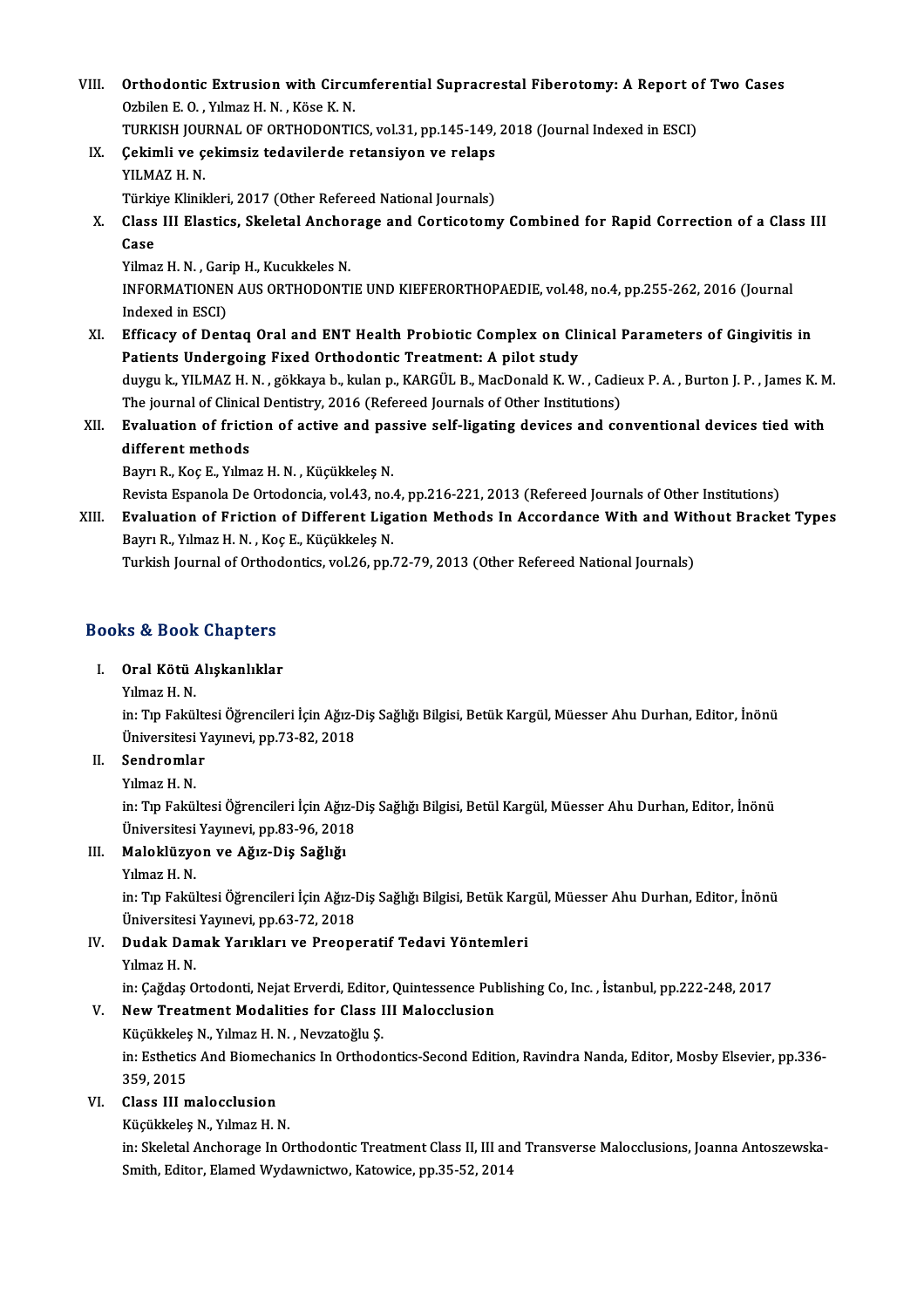## Refereed Congress / Symposium Publications in Proceedings

| Refereed Congress / Symposium Publications in Proceedings |                                                                                                                                 |  |
|-----------------------------------------------------------|---------------------------------------------------------------------------------------------------------------------------------|--|
| Ι.                                                        | Does surgically assisted maxillary protraction with skeletal anchorange and class III elastics effect<br>the pharyngeal airway? |  |
|                                                           | ÖNEM ÖZBİLEN E., Papaefthymiou P., YILMAZ H. N.                                                                                 |  |
|                                                           | The 7th Mediterranean Orthodontic Integration Project Congress, Atina, Greece, 03 September 2021, pp.49-50                      |  |
| П.                                                        | Correlation of dental anomalies with orofacial cleft type and gender                                                            |  |
|                                                           | Papaefthymiou P., Agrafioti M., Yılmaz H. N.<br>17. TOD ULUSLARARASI SANAL KONGRESI, 12 - 14 March 2021, pp.83                  |  |
|                                                           | The workflow and the comparison of two different techniques for digital bracket placement- A case                               |  |
| Ш.                                                        |                                                                                                                                 |  |
|                                                           | report<br>Karkazi F., Arı M. O., Önem Özbilen E., Yılmaz H. N.                                                                  |  |
|                                                           | 17. TOD Uluslararası Sanal Kongresi, Değişen Dünyada Ortodonti, İstanbul, Turkey, 12 - 14 March 2021, pp.156                    |  |
| IV.                                                       | Pre-prosthetic Orthodontic Treatment in Elderly Patients                                                                        |  |
|                                                           | Papaefthymiou P., Karkazi F., Antoniadou M., YILMAZ H. N.                                                                       |  |
|                                                           | 30th annual congress of the european college of gerodontology, 9 - 10 October 2020                                              |  |
| V.                                                        | Intelligence Profiles of Children with Orthodontic Treatment Need                                                               |  |
|                                                           | DURHAN M. A., YILMAZ H. N., senyavuz b., ÖZSALİH S., KARGÜL B.                                                                  |  |
|                                                           | European Association of Dental Public Health, 18 - 20 October 2018                                                              |  |
| VI.                                                       | Simülasyon Yazılımı Yumuşak Doku Değişimini Tahminde Ne Kadar Başarılı?                                                         |  |
|                                                           | BOYACIYAN R., YILMAZ H. N.                                                                                                      |  |
|                                                           | 16. uluslararası türk ortodonti derneği kongresi, 13 - 17 October 2018                                                          |  |
| VII.                                                      | Unilateral Dudak-Alveol Yarığında Geç Dönem Preoperatif Ortopedik Tedavi:Olgu Sunumu                                            |  |
|                                                           | GÜLÇEK B. N., YILMAZ H. N., ÖZGÜR F. F.                                                                                         |  |
|                                                           | 16. uluslararası türk ortodonti derneği kongresi, 13 - 17 October 2018                                                          |  |
| VIII.                                                     | Alveolar Bone Thicknesses and Root Resorption FollowingFunctional Treatment in Class II Division                                |  |
|                                                           | 1 Patients                                                                                                                      |  |
|                                                           | ibrahim m., YILMAZ H. N.                                                                                                        |  |
|                                                           | 16. uluslararası türk ortodonti derneği kongresi, 13 - 17 October 2018                                                          |  |
| IX.                                                       | Dentists'/pediatric dentists' attitudes towards eruption of the mandibular permanent incisors                                   |  |
|                                                           | lingual to retained primary incisors.                                                                                           |  |
|                                                           | KALYONCU I. Ö., YILMAZ H. N., ÖZÇELİK S. M., AKYÜZ S. H.                                                                        |  |
|                                                           | 24th International Association for Disability and Oral Health Congress, 31Agu-2Sep 2018,Dubai, UAE, Dubai, United               |  |
|                                                           | Arab Emirates, 31 August - 02 September 2018                                                                                    |  |
| X.                                                        | INKOMPLET BILATERAL DUDAK DAMAK YARIĞI OLGUSUNDA NAZOALVEOLAR ŞEKİLLENDİRME                                                     |  |
|                                                           | YAKLAŞIMI: OLGU SUNUMU                                                                                                          |  |
|                                                           | zitouni m., YILMAZ H. N., EMEKLİ U.                                                                                             |  |
|                                                           | 15. Uluslararası Türk Ortodonti Derneği Sempozyumu, 5 - 07 November 2017                                                        |  |
| XI.                                                       | KOMPLET BİLATERAL DUDAK VE DAMAK YARIĞINA SAHİP YENİDOĞANDA BAŞLANGIÇTAN DAMAK                                                  |  |
|                                                           | AMELIYATI SONRASINA KADAR ELDE EDILEN DEĞIŞIMLERIN DEĞERLENDIRILMESI: OLGU SUNUMU                                               |  |
|                                                           | BOYACIYAN R., YILMAZ H. N., AĞIR H.                                                                                             |  |
|                                                           | 15. Uluslararası Türk Ortodonti Derneği Sempozyumu, 5 - 07 November 2017                                                        |  |
| XII.                                                      | MEDYAN YARIKTA PREOPERATIF ORTOPEDIK TEDAVI YAKLAŞIMI: OLGU SUNUMU                                                              |  |
|                                                           | ABUHAN E., YILMAZ H. N., AĞIR H.                                                                                                |  |
|                                                           | 15. Uluslararası Türk Ortodonti Derneği Sempozyumu, 5 - 07 November 2017                                                        |  |
| XIII.                                                     | ÜNİVERSİTENİN YERLEŞİM YERİNİN DEĞİŞMESİ ORTODONTİK TEDAVİ İÇİN BAŞVURAN                                                        |  |
|                                                           | HASTAPROFILINI ETKILER MI?                                                                                                      |  |
|                                                           | GÜLÇEK B. N., KILIÇ H. E., CANBEK G., YILMAZ H. N.                                                                              |  |
|                                                           | 15. Uluslararası Türk Ortodonti Derneği Sempozyumu, 5 - 07 November 2017                                                        |  |
| XIV.                                                      | Mandibuler Gömülü Üçüncü Molar Cerrahisinde Kullanılan Üç Farklı Osteotomi Sisteminin                                           |  |
|                                                           | Postoperatif Döneme Olan Etkisinin Değerlendirilmesi                                                                            |  |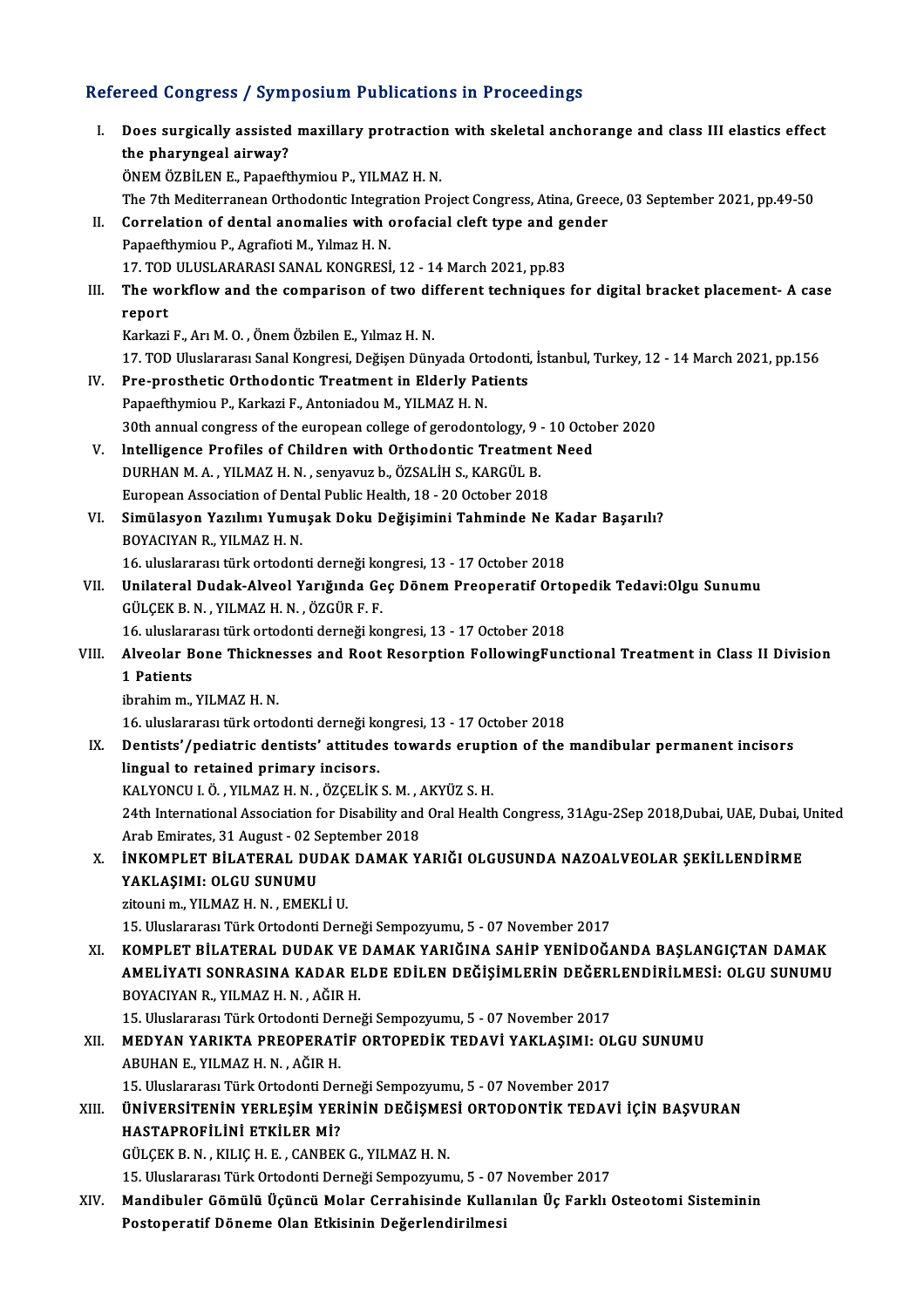civakt.,GÜRSOYB.,ÜSTÜNT.,YILMAZH.N. civak t., GÜRSOY B., ÜSTÜN T., YILMAZ H. N.<br>Türk Oral ve Maksillofasiyal Cerrahi Derneği 24.Uluslararası Bilimsel Kongresi, 23 - 27 May 2017<br>NAZOALVEOLAR SEKÜLLENDİRMENİN KARISIK DİSLENME DÖNEMİNE KADAR DENTOE civak t., GÜRSOY B., ÜSTÜN T., YILMAZ H. N.<br>Türk Oral ve Maksillofasiyal Cerrahi Derneği 24.Uluslararası Bilimsel Kongresi, 23 - 27 May 2017<br>XV. NAZOALVEOLAR ŞEKİLLENDİRMENİN KARIŞIK DİŞLENME DÖNEMİNE KADAR DENTOFASİYA Türk Oral ve Maksillofasiyal Cerrahi Derneği 24.Ul<br>NAZOALVEOLAR ŞEKİLLENDİRMENİN KARIŞ<br>YAPILAR VE HAVAYOLU ÜZERİNE ETKİLERİ<br>VILMAZ H.N NAZOALVE<mark>C</mark><br>YAPILAR VE<br>YILMAZ H. N.<br>DUDAK DAM. YAPILAR VE HAVAYOLU ÜZERİNE ETKİLERİ<br>YILMAZ H. N.<br>DUDAK DAMAK YARIKLARI DERNEĞİ 3.ULUSLARARASI KONGRESİ, 1 - 04 December 2016 YILMAZ H. N.<br>DUDAK DAMAK YARIKLARI DERNEĞİ 3.ULUSLARARASI KONGRESİ, 1 - 04 December 2016<br>XVI. THREE DIMENSIONAL EVALUATION OF UNILATERAL CLEFT PATIENTS WITH AND WITHOUT<br>NASOALVEOSLAR MOLDING NAM TUERARY RRELIMINARY RESILI DUDAK DAMAK YARIKLARI DERNEĞİ 3.ULUSLARARASI KONGRESİ, 1 - 04 De<br>THREE DIMENSIONAL EVALUATION OF UNILATERAL CLEFT PATIEN'<br>NASOALVEOŞLAR MOLDING NAM THERAPY PRELIMINARY RESULTS<br>SHOLLL VILMAZ H N THREE DIMENSIONA<br>NASOALVEOŞLAR MO<br>SHOLI L., YILMAZ H. N.<br>YV. ULUSLARARASI TÜ NASOALVEOŞLAR MOLDING NAM THERAPY PRELIMINARY RESULTS<br>SHOLI L., YILMAZ H. N.<br>XV. ULUSLARARASI TÜRK ORTODONTİ DERNEĞİ KONGRESİ. 1 - 05 October 2016 SHOLI L., YILMAZ H. N.<br>XV. ULUSLARARASI TÜRK ORTODONTİ DERNEĞİ KONGRESİ, 1 - 05 October 2016<br>XVII. — TEK KÖKLÜ ALT İKİNCİ MOLAR DİŞİN SİRKUMFERANSİYEL SUPRAKRESTAL FİBEROTOMİ DESTEKLİ<br>ORTODONTIK EKSTRÜYONU XV. ULUSLARARASI TÜRK ORTO<br>TEK KÖKLÜ ALT İKİNCİ MOL<br>ORTODONTİK EKSTRÜYONU<br>ÖNEM E. YU MAZ H.N., *V*ÖSE K TEK KÖKLÜ ALT İKİNCİ MOLAR<br>ORTODONTİK EKSTRÜYONU<br>ÖNEM E., YILMAZ H. N. , KÖSE K. N.<br>YV. III USLARARASI TÜRK ORTODO ORTODONTİK EKSTRÜYONU<br>ÖNEM E., YILMAZ H. N. , KÖSE K. N.<br>XV. ULUSLARARASI TÜRK ORTODONTİ DERNEĞİ KONGRESİ, 1 - 05 October 2016 ÖNEM E., YILMAZ H. N. , KÖSE K. N.<br>XV. ULUSLARARASI TÜRK ORTODONTİ DERNEĞİ KONGRESİ, 1 - 05 October 2016<br>XVIII. TEK TARAFLI KORTİKOTOMİ DESTEKLİ ASİMETRİK ÜST ÇENE GENİŞLETMESİNİN 3 BOYUTLU XV. ULUSLARARASI TÜRK ORTODO<br>TEK TARAFLI KORTİKOTOMİ DI<br>OLARAK DEĞERLENDİRİLMESİ<br>KARAPİPER C. YU MAZ H.N., NEV. TEK TARAFLI KORTİKOTOMİ DESTEKLİ ASİMETRİK ÜST ÇENE GEN<br>OLARAK DEĞERLENDİRİLMESİ<br>KARABİBER G., YILMAZ H. N. , NEVZATOĞLU Ş., UĞURLU F., AKDOĞAN E. T.<br>YV. ULUSLARARASI TÜRK ORTODONTİ DERNEĞI KONGRESI 1 - 05 Ostabar OLARAK DEĞERLENDİRİLMESİ<br>KARABİBER G., YILMAZ H. N. , NEVZATOĞLU Ş., UĞURLU F., AKDOĞAN E. T.<br>XV. ULUSLARARASI TÜRK ORTODONTİ DERNEĞİ KONGRESİ. 1 - 05 October 2016 KARABİBER G., YILMAZ H. N. , NEVZATOĞLU Ş., UĞURLU F., AKDOĞAN E. T.<br>XV. ULUSLARARASI TÜRK ORTODONTİ DERNEĞİ KONGRESİ, 1 - 05 October 2016<br>XIX. ONE YEAR FOLLOW UP OF DIFFERENT TREATMENT PROTOCOLS APPLIED TO TRIPLETS WI XV. ULUSLARARASI TÜL<br>ONE YEAR FOLLOW<br>III MALOCCLUSIONS<br>OČUZ E A - YU MAZ H ONE YEAR FOLLOW UP OF DIFFERENT TREATMENT PROTOCONENT MALOCCLUSIONS<br>OĞUZ F.A., YILMAZ H. N., IBRAHIM M., KARABAĞLAR D., ATEŞ M. B.<br>92 th Congress of the European Orthodontis Sosiety, 11, 15 June 20 111 MALOCCLUSIONS<br>OĞUZ F. A. , YILMAZ H. N. , IBRAHIM M., KARABAĞLAR D., ATEŞ M. B.<br>92.th Congress of the European Orthodontic Society., 11 - 15 June 2016 OĞUZ F. A. , YILMAZ H. N. , IBRAHIM M., KARABAĞLAR D., ATEŞ M. B.<br>92.th Congress of the European Orthodontic Society., 11 - 15 June 2016<br>XX. THREE DIMENSIONAL EVALUATION OF ALTERNATIVE RAPID MAXILLARY EXPANSION AND<br>CON 92.th Congress of the European Orthodontic Society., 11 - 15 June 2016<br>THREE DIMENSIONAL EVALUATION OF ALTERNATIVE RAPID MAXILLARY EXPANSION<br>CONSTRICTION FOLLOWED BY FACEMASK PROTOCOL IN CLASS III MALOCCLUSIONS<br>Sitaronoulo THREE DIMENSIONAL EVALUATION OF ALTERNATIV<br>CONSTRICTION FOLLOWED BY FACEMASK PROTOCO<br>Sitaropoulou V., YILMAZ H. N. , YILMAZ B., KÜÇÜKKELEŞ N.<br>92th Congress of the European Orthodontis Sosiaty, 11, 15 CONSTRICTION FOLLOWED BY FACEMASK PROTOCOL IN CLASS III MALOCCLUSIONS<br>Sitaropoulou V., YILMAZ H. N., YILMAZ B., KÜÇÜKKELEŞ N. XXI. CORTICOTOMY ASSISTED MAXILLARY PROTRACTION WITH A FACEMASK TWO CASE REPORTS<br>VUKOBRAT PEKEL V., YILMAZ H. N., YAZAR M. 92th Congress of the European Orthodontic Society, 11 - 15 June 2016 CORTICOTOMY ASSISTED MAXILLARY PROTRACTION WITH A FACE VUKOBRAT PEKEL V., YILMAZ H. N., YAZAR M.<br>92th CONGRESS OF EUROPEAN ORTHODONTIC SOCIETY, 11 - 16 June 2016<br>Farly Treatment Of Laterarnathy And Class In Meloselusian, A VUKOBRAT PEKEL V., YILMAZ H. N. , YAZAR M.<br>92th CONGRESS OF EUROPEAN ORTHODONTIC SOCIETY, 11 - 16 June 2016<br>XXII. Early Treatment Of Laterognathy And Class III Malocclusion- A Case Report<br>ÖNEM ÖZRİLEN E. ERDEM B. VILMAZ H. 92th CONGRESS OF EUROPEAN ORTHODON<br>Early Treatment Of Laterognathy And (<br>ÖNEM ÖZBİLEN E., ERDEM B., YILMAZ H. N. Early Treatment Of Laterognathy And Class In Malocclusion<br>ÖNEM ÖZBİLEN E., ERDEM B., YILMAZ H. N.<br>2016 AAO Annual Session, United States Of America, 02 May 2016<br>Connection of Class II division 1 malosslusion by electio bit ÖNEM ÖZBİLEN E., ERDEM B., YILMAZ H. N.<br>2016 AAO Annual Session, United States Of America, 02 May 2016<br>XXIII. Correction of Class II division 1 malocclusion by elastic bite block appliance a case report<br>KOLIP D. ÖNEM E. VI 2016 AAO Annual Session, United<br>Correction of Class II division<br>KOLİP D., ÖNEM E., YILMAZ H. N.<br>116th Annual Session of the Ame Correction of Class II division 1 malocclusion by elastic bite block appliance a case.<br>KOLIP D., ÖNEM E., YILMAZ H. N.<br>116th Annual Session of the American Association of Orthodontists, 29 April - 03 May 2016<br>Conhalometric KOLIP D., ÖNEM E., YILMAZ H. N.<br>116th Annual Session of the American Association of Orthodontists, 29 April - 03 May 2016<br>XXIV. Cephalometric evaluations of a Class III malocclusion treated by orthognathic surgery a case r 116th Annual Session of the American Association of Orthodontists, 29 April - 03 May 2016 Cephalometric evaluations of a Class III malocclusion treated by orthognathic surfill and the American Association<br>Corporation of the American Association of Orthodontists, 29 April - 03 May 2016<br>Farly treatment of lateres KILIÇ B., KÜÇÜKKELEŞ N., YILMAZ H. N. , YAZAR M.<br>116th Annual Session of the American Association of Orthodontists<br>XXV. Early treatment of laterognathy and Class III malocclusion<br>ÖNEM E. ERDEM B. VILMAZ H. N. 116th Annual Session of the Amer<br>Early treatment of laterognation<br>E. ERDEM B., YILMAZ H. N.<br>116th Annual Session of the Amer 116th Farly treatment of laterognathy and Class III malocclusion<br>The American Association of Orthodontists, 29 April - 03 May 2016<br>116th Annual Session of the American Association of Orthodontists, 29 April - 03 May 2016 ÖNEM E., ERDEM B., YILMAZ H. N.<br>116th Annual Session of the American Association of Orthodontists, 29 April - 03 May 2016<br>XXVI. DUDAK DAMAK YARIĞI BULUNAN BİREYLERDE UYGULANANNAZOLAVEOLAR ŞEKİLLENDİRME<br>İSLEMİNIN HAVAYOLU H 116th Annual Session of the American Association of Orthodontists, 29 April - 03 May 2016<br>DUDAK DAMAK YARIĞI BULUNAN BİREYLERDE UYGULANANNAZOLAVEOLAR ŞEKİLLENDİRN<br>İŞLEMİNIN HAVAYOLU HACMİNE OLAN ETKİSİNİN KONİK IŞINLI BİLG DUDAK DAMAK YARIĞI BULUNAN BİREYLERDE I<br>İŞLEMİNİN HAVAYOLU HACMİNE OLAN ETKİSİNİ<br>GÖRÜNTÜLERİ YARDIMIYLA DEĞERLENDİRMESİ<br>ASTANİ S.A. YUMAZ H.N. NEVZATOČLUS ARLDEM İŞLEMİNİN HAVAYOLU HACMİNE OLAN ETKİSİNİN KONİK IŞINLI BİLGİSAYARLI TOMOGRAFİ<br>GÖRÜNTÜLERİ YARDIMIYLA DEĞERLENDİRMESİ<br>ASTANİ S. A. , YILMAZ H. N. , NEVZATOĞLU Ş., ARI DEMİRKAYA A., ACAR A. DudakDamakYarıklarıDerneği2.UluslararasıKongresi,27 -29November 2015 ASTANİ S. A. , YILMAZ H. N. , NEVZATOĞLU Ş., ARI DEMİRKAYA A., ACAR A.<br>Dudak Damak Yarıkları Derneği 2. Uluslararası Kongresi, 27 - 29 November 2015<br>XXVII. ISLIK DEFORMITESI DUDAK VE ALVEOL YARIĞINDA SEKON Dudak Damak Yarıkları Derneği 2.<br>ISLIK DEFORMITESI DUDAK VE<br>YILMAZ H. N. , ÜSTÜN T., ALCAN T.<br>Dudak Damak Yarıkları Darnaği 2. ISLIK DEFORMITESI DUDAK VE ALVEOL YARIĞINDA SEKONDER DEFORMITE<br>YILMAZ H. N. , ÜSTÜN T., ALCAN T.<br>Dudak Damak Yarıkları Derneği 2. Uluslararası Kongresi, 27 November - 29 May 2015<br>EEC SENDROMI II BİR REREKTE TEDAVİ YAKI ASI YILMAZ H. N. , ÜSTÜN T., ALCAN T.<br>Dudak Damak Yarıkları Derneği 2. Uluslararası Kongresi, 27 November - 29 I<br>XXVIII. EEC SENDROMLU BİR BEBEKTE TEDAVİ YAKLASIMI VAKA RAPORU Dudak Damak Yarıkları Derneği<br><mark>EEC SENDROMLU BİR BEBE</mark>!<br>KILIÇ B., YILMAZ H. N. , AĞIR H.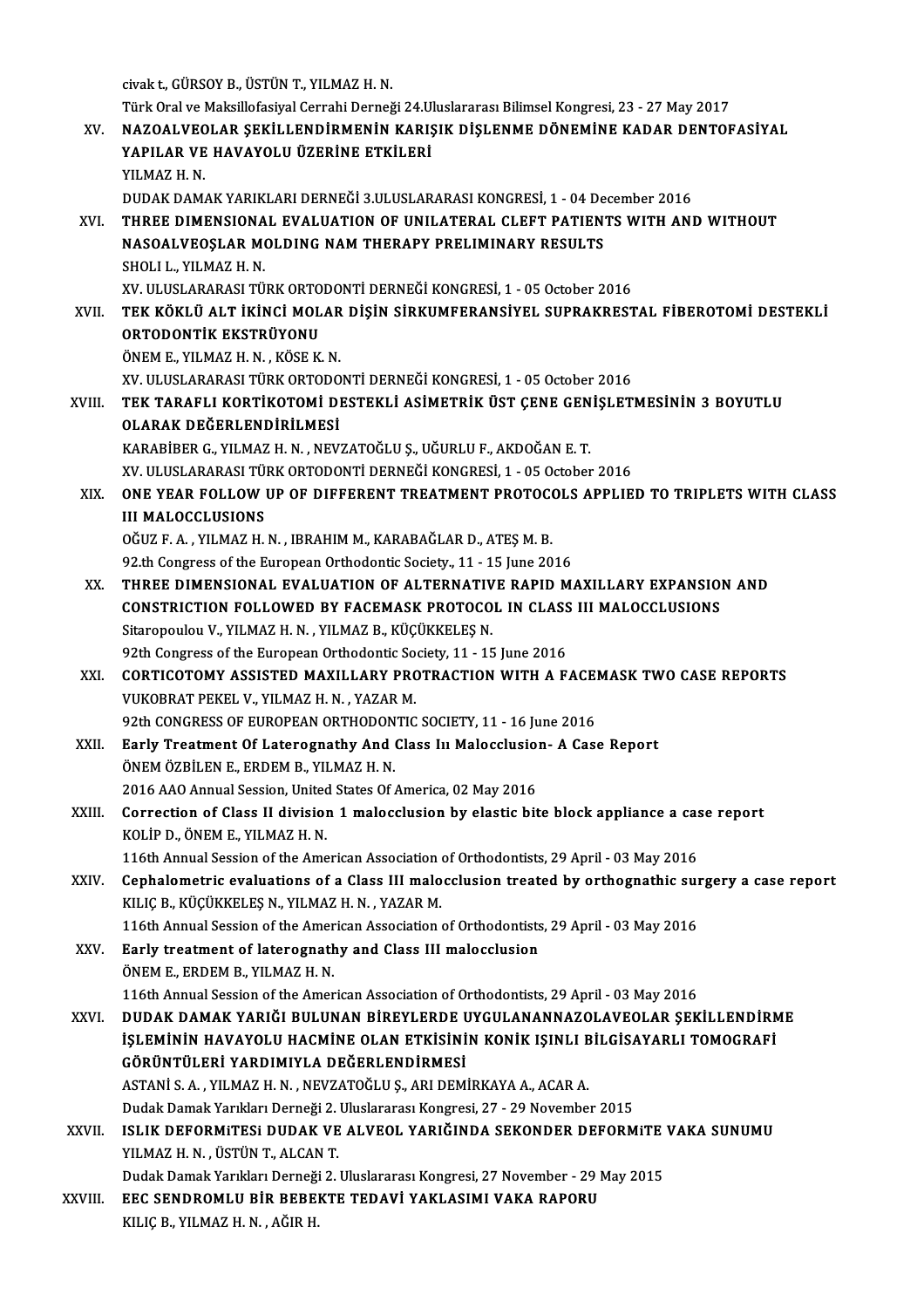DudakDamakYarıklarıDerneği2.UluslararasıKongresi,27 -29November 2015 Dudak Damak Yarıkları Derneği 2. Uluslararası Kongresi, 27 - 29 November 2015<br>XXIX. ALVEOLAR DİSTRAKSİYON AYGITI İLE TEDAVİ EDİLEN İKİ DUDAK DAMAK YARIKLI HASTANIN ÜÇ<br>ROYUTI ILOLARAKDECERI ENDIRLI MESİ Dudak Damak Yarıkları Derneği 2. Uluslararas<br>ALVEOLAR DİSTRAKSİYON AYGITI İLE TI<br>BOYUTLU OLARAKDEGERLENDİRİLMESİ<br>KARARİPER G. MOTROM, ANDREOPOLU OS L ALVEOLAR DISTRAKSIYON AYGITI İLE TEDAVİ EDİLEN İKİ DUDA<br>BOYUTLU OLARAKDEGERLENDİRİLMESİ<br>KARABİBER G., MOTRO M., ANDREOPOULOS I., ERVERDİ N., YILMAZ H. N.<br>Dudak Damak Yamkları Derneği 3. Uluslararesı Kanstesi 37, 39 Nevemb BOYUTLU OLARAKDEGERLENDİRİLMESİ<br>KARABİBER G., MOTRO M., ANDREOPOULOS I., ERVERDİ N., YILMAZ H. N.<br>Dudak Damak Yarıkları Derneği 2. Uluslararası Kongresi, 27 - 29 November 2015<br>TEK TARAELL DUDAK DAMAK YARIKLI HASTANIN YÜZ M Dudak Damak Yarıkları Derneği 2. Uluslararası Kongresi, 27 - 29 November 2015<br>XXX. TEK TARAFLI DUDAK DAMAK YARIKLI HASTANIN YÜZ MASKESİ İLE TEDAVİ SONUÇLARININ Dudak Damak Yarıkları Derneği 2. Uluslara<br>TEK TARAFLI DUDAK DAMAK YARIKL<br>DEGERLENDİRİLMESİ OLGU SUNUMU<br>ÜSTÜNT YUMAZ H N. CAKIRER R TEK TARAFLI DUDAK DAMAK YA<br>DEGERLENDİRİLMESİ OLGU SUN<br>ÜSTÜN T., YILMAZ H. N. , ÇAKIRER B.<br>Dudak Damak Yarıkları Derneği 2. Ul ÜSTÜN T., YILMAZ H. N. , ÇAKIRER B.<br>Dudak Damak Yarıkları Derneği 2. Uluslararası Kongresi, 27 - 29 November 2015 ÜSTÜN T., YILMAZ H. N. , ÇAKIRER B.<br>Dudak Damak Yarıkları Derneği 2. Uluslararası Kongresi, 27 - 29 November 2015<br>XXXI. dudak damak yarığı bulunan bireylerde uygulanan nazoalveoler şekillendirme işleminin havayolu<br>hacmine Dudak Damak Yarıkları Derneği 2. Uluslararası Kongresi, 27 - 29 November 2015<br>dudak damak yarığı bulunan bireylerde uygulanan nazoalveoler şekillendirme işleminin havayolu<br>hacmine olan etkisinin konik ışınlı bilgisayarlı t dudak damak yarığı bulunan bireylerde uygulaı<br>hacmine olan etkisinin konik ışınlı bilgisayarlı t<br>YILMAZ H.N., şirin n., ARI DEMİRKAYA A., ACAR Z.A.<br>Dudak Damak Yapılları Derneği 2. Uluslarası kongresi hacmine olan etkisinin konik ışınlı bilgisayarlı tomografi görüntüleri y<br>YILMAZ H. N. , şirin n., ARI DEMİRKAYA A., ACAR Z. A.<br>Dudak Damak Yarıkları Derneği 2. Uluslarası kongresi, 27 - 29 November 2015<br>NAZOALVEOLAR SEKİLI YILMAZ H. N. , şirin n., ARI DEMİRKAYA A., ACAR Z. A.<br>Dudak Damak Yarıkları Derneği 2. Uluslarası kongresi, 27 - 29 November 2015<br>XXXII. NAZOALVEOLAR SEKİLLENDİRME VE DUDAK ONARIMI İLE ELDE EDİLEN SONUÇLARIN Dudak Damak Yarıkları Derneği 2. Uluslarası kongresi, 27 - 29 November 2015<br>NAZOALVEOLAR ŞEKİLLENDİRME VE DUDAK ONARIMI İLE ELDE EDİLEN SONUÇLARIN<br>STEREOFOTOGRAMETRİ VE DİJİTAL MODELLER İLE DEĞERLENDİRİLMESİ OLGU SUNUMU<br>VA VASİLEİADİSE.,ÜSTÜNT.,YILMAZH.N. ,KURANİ. STEREOFOTOGRAMETRİ VE DİJİTAL MODELLER İLE DEĞERLENDİRİLMES<br>VASİLEİADİS E., ÜSTÜN T., YILMAZ H. N. , KURAN İ.<br>Dudak Damak Yarıkları Derneği 2. Uluslararası Kongresi, 27 - 29 November 2015<br>2005-2015 YILLARI ARASINDA DUDAK V XXXIII. 2005 2015 YILLARI ARASINDA DUDAK VE VEYA DAMAK YARIKLIVAKALARIN GÖRÜLME SIKLIĞI<br>ÜSTÜN T., ÖNEM E., YILMAZ H. N. Dudak Damak Yarıkları Derneği 2. Uluslararası Kongresi, 27 - 29 November 2015 2005 2015 YILLARI ARASINDA DUDAK VE VEYA DAMAK YARIKLIVAKAL.<br>ÜSTÜN T., ÖNEM E., YILMAZ H. N.<br>Dudak Damak Yarıkları Derneği 2. Uluslararası Kongresi, 27 - 29 November 2015<br>Yüz maskası tadayisi sonnası üst nusmalan dialenin ÜSTÜN T., ÖNEM E., YILMAZ H. N.<br>Dudak Damak Yarıkları Derneği 2. Uluslararası Kongresi, 27 - 29 November 2015<br>XXXIV. Yüz maskesi tedavisi sonrası üst premolar dişlerin çekimi Vaka raporu<br>YOLIB D. YU MAZ H. N. KÜÇÜKKE Dudak Damak Yarıkları Derneği 2. Ulusla<mark>ı</mark><br>**Yüz maskesi tedavisi sonrası üst pre**<br>KOLİP D., YILMAZ H. N. , KÜÇÜKKELEŞ N.<br>YIV. Uluslararası Türk Ortodanti Derneği Yüz maskesi tedavisi sonrası üst premolar dişlerin çekimi Vaka raporı<br>KOLİP D., YILMAZ H. N. , KÜÇÜKKELEŞ N.<br>XIV. Uluslararası Türk Ortodonti Derneği Sempozyumu, 2 - 04 November 2015<br>Asimetrik ön asık kananısın miniyide uy KOLİP D., YILMAZ H. N. , KÜÇÜKKELEŞ N.<br>XIV. Uluslararası Türk Ortodonti Derneği Sempozyumu, 2 - 04 November 2015<br>XXXV. Asimetrik ön açık kapanışın minivida uygulaması ile tedavisi Vaka raporu<br>OČUZ E A YU MAZ H N XIV. Uluslararası Türk Ort<br>Asimetrik ön açık kapa<br>OĞUZ F. A. , YILMAZ H. N.<br>YIV. Uluslararası Türk Ort Asimetrik ön açık kapanışın minivida uygulaması ile tedavisi Vaka rapo<br>OĞUZ F. A. , YILMAZ H. N.<br>XIV. Uluslararası Türk Ortodonti Derneği Sempozyumu, 2 - 04 November 2015<br>İskalatasl sınıf III malaklüzyenun alt ramas ve yüz OĞUZ F. A. , YILMAZ H. N.<br>XIV. Uluslararası Türk Ortodonti Derneği Sempozyumu, 2 - 04 November 2015<br>XXXVI. İskeletsel sınıf III maloklüzyonun alt ramec ve yüz maskesi ile tedavisinin sefalometrik ve<br>stereofotogrametrik değ XIV. Uluslararası Türk Ortodonti Derneği Sempozyumu, 2 - 04 November 2015 ÜSTÜN T., YILMAZ H. N., KÜÇÜKKELEŞ N. stereofotogrametrik değerlendirmesi Olgu sunumu<br>ÜSTÜN T., YILMAZ H. N. , KÜÇÜKKELEŞ N.<br>XIV. Uluslararası Türk Ortodonti Derneği Sempozyumu, 2 - 04 November 2015<br>Sirkumferensiyal sunrakrestal fiberatami uygulanan kanin disi ÜSTÜN T., YILMAZ H. N. , KÜÇÜKKELEŞ N.<br>XIV. Uluslararası Türk Ortodonti Derneği Sempozyumu, 2 - 04 November 2015<br>XXXVII. Sirkumferansiyel suprakrestal fiberotomi uygulanan kanin dişin ortodontik olarak ekstrüzyonu Vaka XIV. Ulus<br><mark>Sirkumf</mark><br>raporu<br>ÖNEM E Sirkumferansiyel suprakrestal<br>raporu<br>ÖNEM E., YILMAZ H. N. , KÖSE K. N.<br>YW. Uluslaransa: Türk Ortodorti De raporu<br>ÖNEM E., YILMAZ H. N. , KÖSE K. N.<br>XIV. Uluslararası Türk Ortodonti Derneği Sempozyumu, 2 - 04 November 2015 ÖNEM E., YILMAZ H. N. , KÖSE K. N.<br>XIV. Uluslararası Türk Ortodonti Derneği Sempozyumu, 2 - 04 November 2015<br>XXXVIII. Aşırı Linguale eğimli ektopik alt kanin dişin doğrultulması Vaka raporu<br>ÖNEM E. YU MAZ H. XIV. Uluslararası Türk (<br><mark>Aşırı Linguale eğimli</mark><br>ÖNEM E., YILMAZ H. N.<br>YIV. Uluslararası Türk ( Aşırı Linguale eğimli ektopik alt kanin dişin doğrultulması Vaka rapor<br>ÖNEM E., YILMAZ H. N.<br>XIV. Uluslararası Türk Ortodonti Derneği Sempozyumu, 2 - 04 November 2015<br>Meziodons nodoni ile gömülü kalen üst santral disin bar ÖNEM E., YILMAZ H. N.<br>XIV. Uluslararası Türk Ortodonti Derneği Sempozyumu, 2 - 04 November 2015<br>XXXIX. Meziodens nedeni ile gömülü kalan üst santral dişin hareketli aparey ile sürdürülmesi Olgu sunumu<br>XARARİRER C. VILM XIV. Uluslararası Türk Ortodonti Derneğ<br><mark>Meziodens nedeni ile gömülü kalan</mark><br>KARABİBER G., YILMAZ H. N. , GARİP H.<br>YIV. Uluslararası Türk Ortodonti Derneğ Meziodens nedeni ile gömülü kalan üst santral dişin hareketli aparey :<br>KARABİBER G., YILMAZ H. N. , GARİP H.<br>XIV. Uluslararası Türk Ortodonti Derneği Sempozyumu, 2 - 04 November 2015<br>mekroglassi nedeniyle yapılan dil küsül KARABİBER G., YILMAZ H. N. , GARİP H.<br>XIV. Uluslararası Türk Ortodonti Derneği Sempozyumu, 2 - 04 November 2015<br>XL. makroglossi nedeniyle yapılan dil küçültme operasyonunun beş yıllık takibi vaka raporu<br>XII MAZ H. N. XIV. Uluslararası Türk Ortodonti Dern<br><mark>makroglossi nedeniyle yapılan dil</mark><br>YILMAZ H. N. , ACAR Z. A. , UĞURLU K.<br>14. uluslararası türk artodonti darnağ makroglossi nedeniyle yapılan dil küçültme operasyonunun beş yıllı<br>YILMAZ H. N. , ACAR Z. A. , UĞURLU K.<br>14. uluslararası türk ortodonti derneği sempozyumu, 2 - 04 November 2015<br>Dudak damak yapıklı ariskin bastada intendis YILMAZ H. N. , ACAR Z. A. , UĞURLU K.<br>14. uluslararası türk ortodonti derneği sempozyumu, 2 - 04 November 2015<br>XLI. Dudak damak yarıklı erişkin hastada interdisipliner tedavi Vaka raporu<br>XII. MAZ H. N. YU DIPIM H. S. ARI D 14. uluslararası türk ortodonti derneği sempozyumu, 2 - 04 November 2015<br>Dudak damak yarıklı erişkin hastada interdisipliner tedavi Vaka rapoı<br>YILMAZ H.N., YILDIRIM H.S., ARI DEMİRKAYA A.<br>XIV. Uluslararası Türk Ortodonti D Dudak damak yarıklı erişkin hastada interdisipliner tedavi Vaka rapor<br>YILMAZ H. N. , YILDIRIM H. S. , ARI DEMİRKAYA A.<br>XIV. Uluslararası Türk Ortodonti Derneği Sempozyumu, 2 - 04 November 2015<br>Üst kesen dislendeki dürensiz YILMAZ H. N. , YILDIRIM H. S. , ARI DEMİRKAYA A.<br>XIV. Uluslararası Türk Ortodonti Derneği Sempozyumu, 2 - 04 November 20<br>XLII. Üst keser dişlerdeki düzensizliklerin erken dönem tedavisi 2 vaka<br>KARARİRER G. YU MAZ H. N XIV. Uluslararası Türk Ortodo<br>Üst keser dişlerdeki düzel<br>KARABİBER G., YILMAZ H. N.<br>YIV. Uluslararası Türk Ortodo Üst keser dişlerdeki düzensizliklerin erken dönem tedavisi 2 vaka<br>KARABİBER G., YILMAZ H. N.<br>XIV. Uluslararası Türk Ortodonti Derneği Sempozyumu, 2 - 04 November 2015<br>Tek tanaflı meksiller lateral kesisi disin kenienitel e KARABİBER G., YILMAZ H. N.<br>XIV. Uluslararası Türk Ortodonti Derneği Sempozyumu, 2 - 04 November 2015<br>XLIII. Tek taraflı maksiller lateral kesici dişin konjenital eksikliğinde mezialize olmuş segmentin MGBM<br>tekniği ile XIV. Uluslararası Türk Ortodonti Derneği S<br>Tek taraflı maksiller lateral kesici dişi<br>tekniği ile distalizasyonu Vaka raporu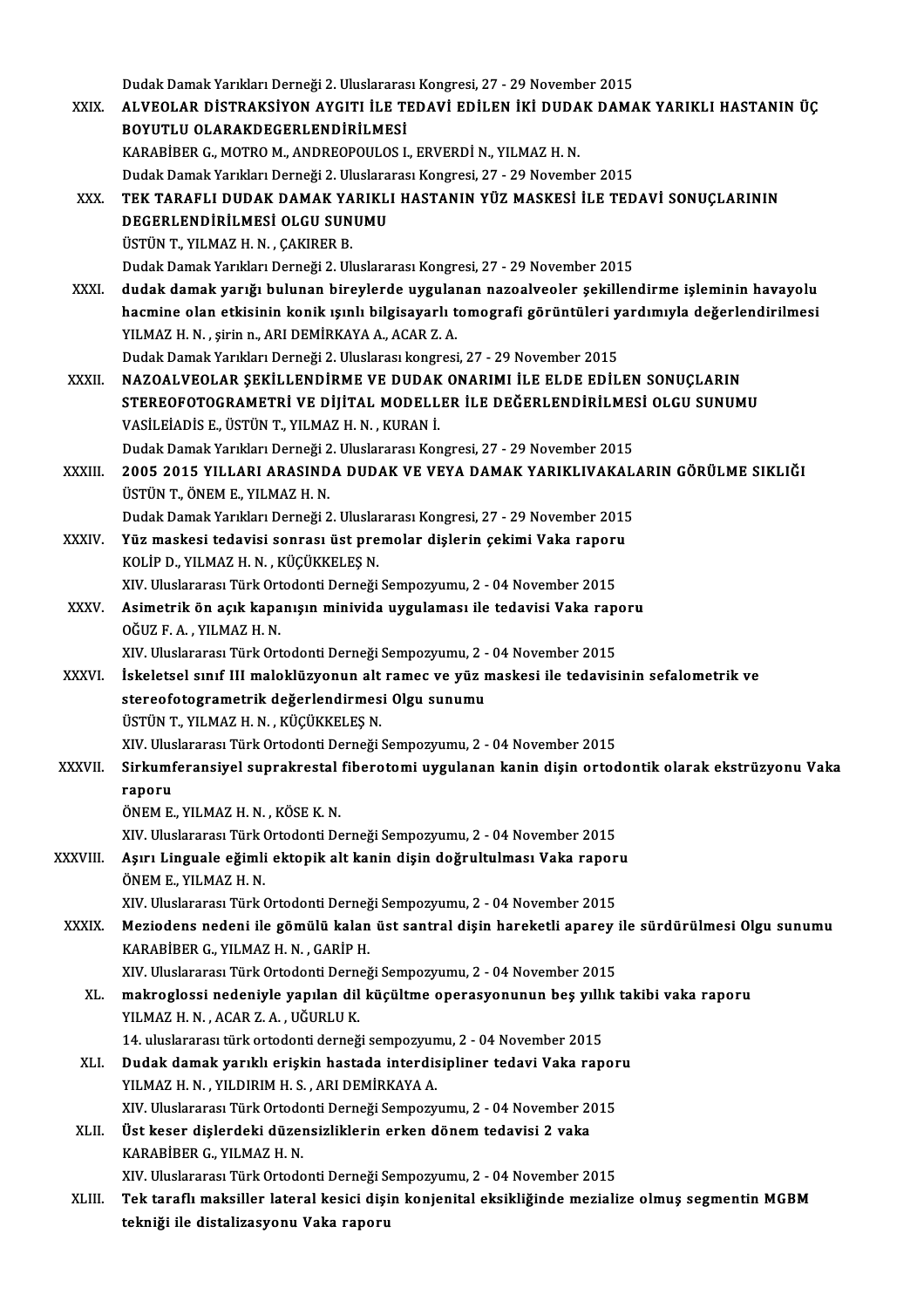KILIÇB.,YILMAZH.N.

XIV. Uluslararası Türk Ortodonti Derneği Sempozyumu, 2 - 04 November 2015

KILIÇ B., YILMAZ H. N.<br>XIV. Uluslararası Türk Ortodonti Derneği Sempozyumu, 2 - 04 November 2015<br>XLIV. High angle büyüme modeli ön açık kapanış ve iskeletsel Sınıf III malokluzyona sahip bir hastada<br>www.lanan birlar vü XIV. Uluslararası Türk Ortodonti Derneği Sempozyumu, 2 - 04 November 2015<br>High angle büyüme modeli ön açık kapanış ve iskeletsel Sınıf III malokluzyona sahip bir hast:<br>uygulanan bialar yüz maskesi etkilerinin sefalometrik High angle büyüme<br>uygulanan bialar yü<br>KILIÇ B., YILMAZ H. N.<br>YIV. Uluslararası Türk uygulanan bialar yüz maskesi etkilerinin sefalometrik olarak değerlendirilmesi Vaka raporu<br>KILIÇ B., YILMAZ H. N.<br>XIV. Uluslararası Türk Ortodonti Derneği Sempozyumu, 2 - 04 November 2015

- KILIÇ B., YILMAZ H. N.<br>XIV. Uluslararası Türk Ortodonti Derneği Sempozyumu, 2 04 November 20<br>XLV. Agresif periodontitisi olan hastada ortodontik tedavi vaka raporu<br>Duygu K. Vilmaz H. N. Agar 7. A. Gürbüz Mamakhağlu D. Do XIV. Uluslararası Türk Ortodonti Derneği Sempozyumu, 2 - 04 Nover<br>Agresif periodontitisi olan hastada ortodontik tedavi vaka r<br>Duygu K., Yılmaz H. N. , Acar Z. A. , Gürbüz Mamaklıoğlu D., Doğan B.<br>14 Hluslararası Türk Orto Duygu K., Yılmaz H. N. , Acar Z. A. , Gürbüz Mamaklıoğlu D., Doğan B.<br>14. Uluslararası Türk 0rtodonti Derneği Sempozyumu, Eskişehir, Turkey, 2 - 04 November 2015 Duygu K., Yılmaz H. N. , Acar Z. A. , Gürbüz Mamaklıoğlu D., Doğan B.<br>14. Uluslararası Türk Ortodonti Derneği Sempozyumu, Eskişehir, Turkey, 2 - 04 November 2015<br>XLVI. Makroglosi nedeniyle yapılan dil küçültme operasyonunu
- 14. Uluslararası Türk Ortodonti Der<br>Makroglosi nedeniyle yapılan d<br>YILMAZ H.N., ACAR A., UĞURLU K.<br>YIV. Uluslararası Türk Ortodonti De Makroglosi nedeniyle yapılan dil küçültme operasyonunun beş yıllık ta<br>YILMAZ H. N. , ACAR A., UĞURLU K.<br>XIV. Uluslararası Türk Ortodonti Derneği Sempozyumu, 2 - 04 November 2015<br>Fasemask trastmant sembined with ALT RAMEC p

YILMAZ H. N. , ACAR A., UĞURLU K.<br>XIV. Uluslararası Türk Ortodonti Derneği Sempozyumu, 2 - 04 November 2015<br>XLVII. Facemask treatment combined with ALT RAMEC protocol in a Class III malocclusion a case report<br>ALSHAEP A XIV. Uluslararası Türk Ortodor<br>Facemask treatment combi<br>ALSHAER A. M. , YILMAZ H. N.<br>YIV. Uluslararası Türk Ortodor Facemask treatment combined with ALT RAMEC protocol in a Class III<br>ALSHAER A. M. , YILMAZ H. N.<br>XIV. Uluslararası Türk Ortodonti Derneği Sempozyumu, 2 - 04 November 2015<br>Siddetli Sınıf III malaklügyen ve ön asık kananısı b

- ALSHAER A. M. , YILMAZ H. N.<br>XIV. Uluslararası Türk Ortodonti Derneği Sempozyumu, 2 04 November 2015<br>XLVIII. Şiddetli Sınıf III maloklüzyon ve ön açık kapanışı bulunan hastada iskelet protez yardımıyla gömülü<br>disləri XIV. Uluslararası Türk Ortodonti Derneği Sempozyumu, 2 - 04 No<br>Şiddetli Sınıf III maloklüzyon ve ön açık kapanışı bulunan<br>dişlerin sürdürülmesi ve ortognatik cerrahi Vaka raporu<br>VII MAZ H N - ALCAN T, KOLDAS T Şiddetli Sınıf III maloklüzyon ve<br>dişlerin sürdürülmesi ve ortogn<br>YILMAZ H.N., ALCAN T., KOLDAŞ T.<br>YIV, Uluslararası Türk Ortodoni Der dişlerin sürdürülmesi ve ortognatik cerrahi Vaka raporu<br>XILMAZ H. N. , ALCAN T., KOLDAŞ T.<br>XIV. Uluslararası Türk Ortodonti Derneği Sempozyumu, 2 - 04 November 2015 YILMAZ H. N. , ALCAN T., KOLDAŞ T.<br>XIV. Uluslararası Türk Ortodonti Derneği Sempozyumu, 2 - 04 November 2015<br>XLIX. Sınıf II Divizyon 1 malokluzyonun herbst apareyi ile tedavisinin erken dönem sonuçları Vaka raporu<br>XLIX
	- XIV. Uluslararası Türk Ortodonti Derneğ<br>Sınıf II Divizyon 1 malokluzyonun h<br>KILIÇ B., YILMAZ H. N. , KÜÇÜKKELEŞ N.<br>YIV. Uluslararası Türk Ortodonti Derneğ Sınıf II Divizyon 1 malokluzyonun herbst apareyi ile tedavisinin erken<br>KILIÇ B., YILMAZ H. N. , KÜÇÜKKELEŞ N.<br>XIV. Uluslararası Türk Ortodonti Derneği Sempozyumu, 2 - 04 November 2015<br>Sınıf II bölüm 1 malokluzyonun Kolos S

KILIÇ B., YILMAZ H. N. , KÜÇÜKKELEŞ N.<br>XIV. Uluslararası Türk Ortodonti Derneği Sempozyumu, 2 - 04 November 2015<br>L. Sınıf II bölüm 1 malokluzyonun Keleş Slider ile tedavisinin değerlendirilmesi<br>İSSTÜN T. YILMAZ H. N XIV. Uluslararası Türk O<br>Sınıf II bölüm 1 malo<br>ÜSTÜN T., YILMAZ H. N.<br>YIV. Uluslararası Türk O Sınıf II bölüm 1 malokluzyonun Keleş Slider ile tedavisinin değerlendi<br>ÜSTÜN T., YILMAZ H. N.<br>XIV. Uluslararası Türk Ortodonti Derneği Sempozyumu, 2 - 04 November 2015<br>Tek taraflı kartikotami destağı ile garçek tek taraflı

XIV. Uluslararası Türk Ortodonti Derneği Sempozyumu, 2 - 04 November 2015

ÜSTÜN T., YILMAZ H. N.<br>XIV. Uluslararası Türk Ortodonti Derneği Sempozyumu, 2 - 04 November 2015<br>LI. Tek taraflı kortikotomi desteği ile gerçek tek taraflı posterior çapraz kapanışın düzeltilmesi 2 vaka<br>raporu raporu<br>KARABİBER G., YILMAZ H. N. , AKDOĞAN E. T. , UĞURLU F.<br>XIV. Uluslararası Türk Ortodonti Derneği Sempozyumu, 2 - 04 November 2015<br>Effecte of Metal Preskets en Konstinised Enithelial Celle

KARABİBERG.,YILMAZH.N. ,AKDOĞANE.T. ,UĞURLUF.

- KARABİBER G., YILMAZ H. N., AKDOĞAN E. T., UĞURLU F.<br>XIV. Uluslararası Türk Ortodonti Derneği Sempozyumu, 2 04 N<br>LII. Effects of Metal Brackets on Keratinized Epithelial Cells.<br>VII.MAZ H. N., REKİNER E.M., ALATLLE G., KE XIV. Uluslararası Türk Ortodonti Derneği Sempozyumu, 2 - 04 Novem<br>Effects of Metal Brackets on Keratinized Epithelial Cells.<br>YILMAZ H. N. , PEKİNER F. M. , ALATLI F. C. , KESER G., ERVERDİ A. N.<br>YIV International Congress Effects of Metal Brackets on Keratinized Epithelial Cells.<br>YILMAZ H. N. , PEKİNER F. M. , ALATLI F. C. , KESER G., ERVERDİ A. N.<br>XIV International Congress of Turkish Ortodontic Society, Ankara, Turkey, 25 October 2014<br>Con YILMAZ H. N. , PEKİNER F. M. , ALATLI F. C. , KESER G., ERVERDİ A. N.<br>XIV International Congress of Turkish Ortodontic Society, Ankara, Turkey, 25 October 2014<br>LIII. Corticision and Class III elastics for maxillary dentoal
- XIV International Congress of Turkish Ortodon<br>Corticision and Class III elastics for maxil<br>Tasios T., Yılmaz H. N. , Panou E., Küçükkeleş N.<br>14 Hluslararea Türk Ortodonti Darneği Kongr Corticision and Class III elastics for maxillary dentoalveolar protraction<br>Tasios T., Yılmaz H. N. , Panou E., Küçükkeleş N.<br>14. Uluslararası Türk Ortodonti Derneği Kongresi, Turkey, 25 - 29 October 2014<br>Canhalametria and Tasios T., Yılmaz H. N. , Panou E., Küçükkeleş N.<br>14. Uluslararası Türk Ortodonti Derneği Kongresi, Turkey, 25 - 29 October 2014<br>LIV. Cephalometric and three dimensional facial assessments of identical twins<br>Vumar H. N. Ta
- 14. Uluslararası Türk Ortodonti Derneği Kongresi, Tu<br>Cephalometric and three dimensional facial as<br>Yılmaz H. N. , Tasios T., Pamporakis P., Küçükkeleş N.<br>14. Uluslararası Türk Ortodonti Derneği Kongresi, T. Cephalometric and three dimensional facial assessments of identical tw<br>14. Uluslararası Türk Ortodonti Derneği Kongresi, Turkey, 25 - 29 October 2014<br>14. Uluslararası Türk Ortodonti Derneği Kongresi, Turkey, 25 - 29 Octobe
- Yılmaz H. N. , Tasios T., Pamporakis P., Küçükkeleş N.<br>14. Uluslararası Türk Ortodonti Derneği Kongresi, Turkey, 25 29 Oc<br>LV. Metal braketlerin keratinize epitel dokuları üzerindeki etkisi<br>19. Yılmaz H. N. , Pekiner F. M 14. Uluslararası Türk Ortodonti Derneği Kongresi, Turkey,<br>Metal braketlerin keratinize epitel dokuları üzerind<br>Yılmaz H. N. , Pekiner F. M. , Alatlı C., Keser G., Erverdi A. N.<br>14. Uluslararası Türk Ortodonti Derneği Kongr Metal braketlerin keratinize epitel dokuları üzerindeki etkisi<br>Yılmaz H. N. , Pekiner F. M. , Alatlı C., Keser G., Erverdi A. N.<br>14. Uluslararası Türk Ortodonti Derneği Kongresi, Turkey, 25 - 29 October 2014<br>Melar unrishti Yılmaz H. N. , Pekiner F. M. , Alatlı C., Keser G., Erverdi A. N.<br>14. Uluslararası Türk Ortodonti Derneği Kongresi, Turkey, 25 - 29 October 2014<br>LVI. Molar uprighting using localized corticotomy for accelerated tooth movem
- 14. Uluslararası Türk Ortodonti Derneği Kong<br>Molar uprighting using localized cortico<br>Tasios T., Arain H., Yılmaz H. N. , Erverdi A. N.<br>14. Uluslararası Türk Ortodonti Derneği Kong Molar uprighting using localized corticotomy for accelerated tooth mov<br>Tasios T., Arain H., Yılmaz H. N. , Erverdi A. N.<br>14. Uluslararası Türk Ortodonti Derneği Kongresi, Turkey, 25 - 29 October 2014<br>Asık kononus ve Sınıf 14. Uluslararası Türk Ortodonti Derneği Kongresi, Turkey, 25 - 29 October 2014
- Tasios T., Arain H., Yılmaz H. N. , Erverdi A. N.<br>14. Uluslararası Türk Ortodonti Derneği Kongresi, Turkey, 25 29<br>LVII. Açık kapanış ve Sınıf III maloklüzyonun kamuflaj tedavisi<br>Alshaer A. M. , Yılmaz H. N. , Erverdi Açık kapanış ve Sınıf III maloklüzyonun kamuflaj tedavisi<br>Alshaer A. M. , Yılmaz H. N. , Erverdi A. N.<br>14. Uluslararası Türk Ortodonti Derneği Kongresi, Turkey, 25 - 29 October 2014<br>Sınıf III malaklüzyona sahin hastada sif
	-
- Alshaer A. M. , Yılmaz H. N. , Erverdi A. N.<br>14. Uluslararası Türk Ortodonti Derneği Kongresi, Turkey, 25 29 October 2014<br>20 Calvatırması asahip hastada çift çene ortognatik cerrahi sonrası üç boyutlu yumuşak doku 14. Uluslarara<br>Sınıf III malc<br>çakıştırması<br><sup>Kosum M. Bino</sup> Sınıf III maloklüzyona sahi<mark>ı</mark><br>çakıştırması<br>Kasım M., Biren S., Yılmaz H. N.<br>14. Uluslaranası Türk Ortadant **çakıştırması**<br>Kasım M., Biren S., Yılmaz H. N.<br>14. Uluslararası Türk Ortodonti Derneği Kongresi, Turkey, 25 - 29 October 2014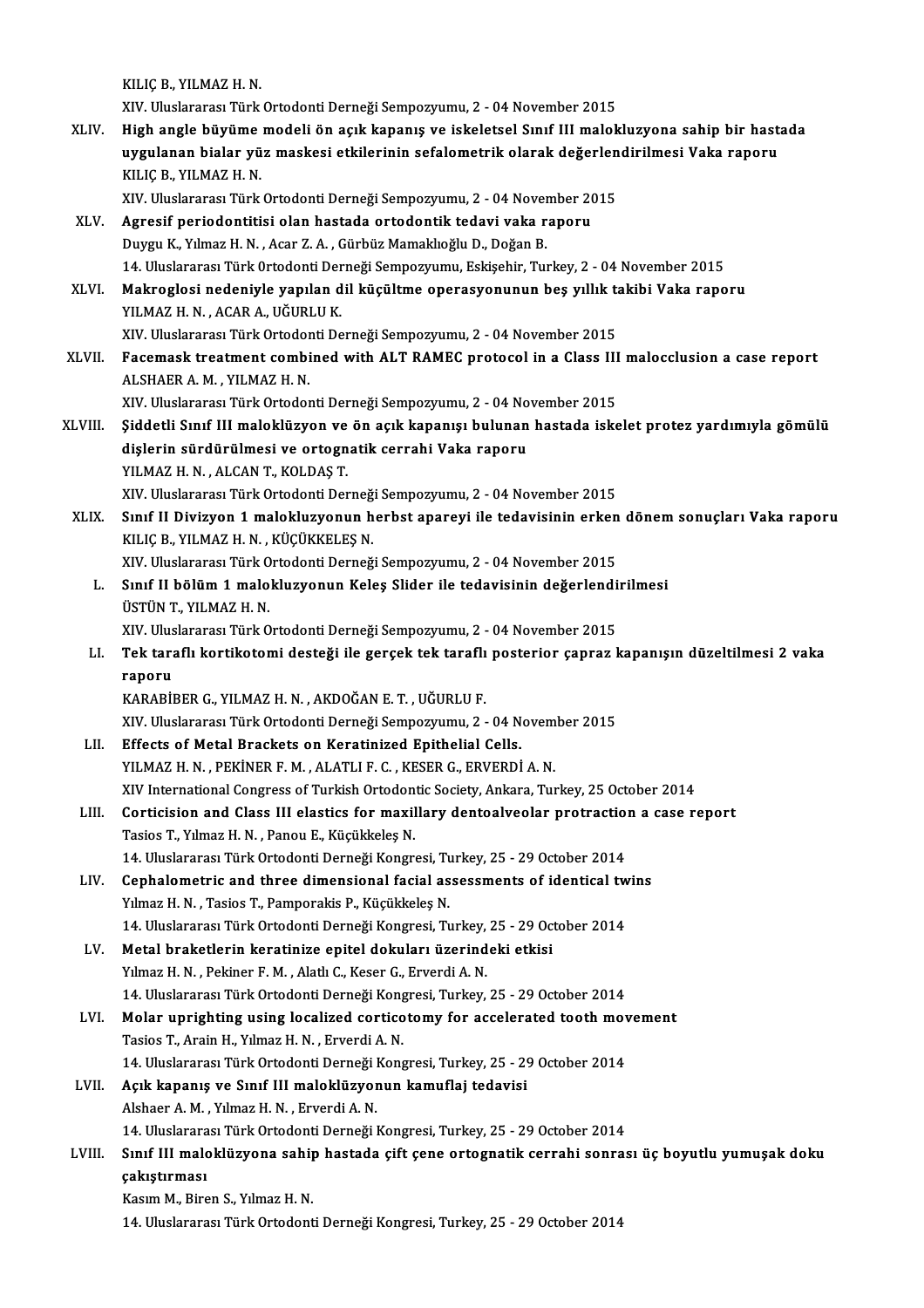| LIX.    | İskeletsel Sınıf II maloklüzyona sahip tedavi edilmiş hastalarda kondil ve glenoid fossa                                         |
|---------|----------------------------------------------------------------------------------------------------------------------------------|
|         | değişikliklerinin üç boyutlu olarak değerlendirilmesi                                                                            |
|         | Velentza M. F., Yılmaz H. N., Nevzatoğlu Ş.                                                                                      |
|         | 14. Uluslararası Türk Ortodonti Derneği Kongresi, Turkey, 25 - 29 October 2014                                                   |
| LX.     | Twin blok ve herbst apareyi ile tedavi edilen Sınıf II hastalarda farengeal havayolunun üç boyutlu                               |
|         | olarak değerlendirilmesi                                                                                                         |
|         | Yılmaz H. N., Panou E., Velentza M. F., Nevzatoğlu Ş.                                                                            |
|         | 14. Uluslararası Türk Ortodonti Derneği Kongresi, Turkey, 25 - 29 October 2014                                                   |
| LXI.    | Geminasyonlu üst santral dişin ortodontik tedavisi                                                                               |
|         | Yılmaz H. N., Coşkun E., Yıldız C., Alcan T.                                                                                     |
|         | 13. Uluslararası Türk Ortodonti Derneği Sempozyumu, Turkey, 03 November 2013 - 05 November 0013                                  |
| LXII.   | Dudak damak yarıklı hastalarda üç boyutlu yumuşak doku çakıştırması: iki vaka                                                    |
|         | Yılmaz H. N., Alyan Yılmaz M., Nevzatoğlu Ş.<br>13. Uluslararası Türk Ortodonti Derneği Sempozyumu, Turkey, 3 - 05 November 2013 |
| LXIII.  | Nazoalveolar şekillendirme (NAM) vakalarının takibi                                                                              |
|         |                                                                                                                                  |
|         | Nevzatoğlu Ş., Yılmaz H. N., Arı Demirkaya A., Alcan T.                                                                          |
|         | 13. Uluslararası Türk Ortodonti Derneği Sempozyumu, Turkey, 3 - 05 November 2013                                                 |
| LXIV.   | Ankraj olarak minivida kulanarak yapılan molar distalizasyonu: vaka raporu<br>Alshaer A. M., Yılmaz H. N., Nevzatoğlu Ş.         |
|         | 13. Uluslararası Türk Ortodonti Derneği Sempozyumu, Turkey, 3 - 05 November 2013                                                 |
| LXV.    | Farklı Sınıf II tedavi protokolleri üç vaka                                                                                      |
|         | Yılmaz H. N., Nevzatoğlu Ş., Küçükkeleş N.                                                                                       |
|         | 13. Uluslararası Türk Ortodonti Derneği Sempozyumu, Turkey, 03 November 2013                                                     |
| LXVI.   | Erken dönem parmak emme dil itimi alışkanlıklarının kırılması uzun süreli takip                                                  |
|         | Nevzatoğlu Ş., Koç E., Yılmaz H. N., Arı Demirkaya A.                                                                            |
|         | 13. Uluslararası Türk Ortodonti Derneği Sempozyumu, Turkey, 3 - 05 November 2013                                                 |
| LXVII.  | Ön açık kapanışlı bireylerde piezo cerrahi sonrası uygulanmış eğimli arklar ve ön dikey elastiklerin                             |
|         | dişler ve iskeletsel yapıda oluşturduğu değişikliklerin değerlendirilmesi                                                        |
|         | Koç E., Yılmaz H. N., Küçükkeleş N.                                                                                              |
|         | 13. Uluslararası Türk Ortodonti Derneği Sempozyumu, Turkey, 3 - 05 November 2013                                                 |
| LXVIII. | Farklı ligatür teknikleri ile bağlanan farklı marka braketlerin sürtünme kuvvetlerinin                                           |
|         | karşılaştırılması                                                                                                                |
|         | Bayrı R., Yılmaz H. N., Koç E., Küçükkeleş N.                                                                                    |
|         | 13. Uluslararası Türk Ortodonti Derneği Kongresi, Turkey, 30 September - 04 October 2012                                         |
| LXIX.   | İskeletsel Sınıf III erişkin bir olguda 3D yumuşak doku simülasyonu ve ortognatik cerrahi sonrası                                |
|         | havayolu değişimleri                                                                                                             |
|         | Yılmaz H. N., Uğurlu K. N., Acar Z. A.                                                                                           |
|         | 13. Uluslararası Türk Ortodonti Derneği Kongresi, Turkey, 30 September - 04 October 2012                                         |
| LXX.    | Ortognatik cerrahi ile tedavi edilmiş Sınıf III vakanın üç boyutlu fotoğraf ile değerlendirilmesi: bir                           |
|         | vaka raporu                                                                                                                      |
|         | İşcan D., Nevzatoğlu Ş., Yılmaz H. N.                                                                                            |
|         | 13. Uluslararası Türk Ortodonti Derneği Kongresi, Turkey, 30 September - 04 October 2012                                         |
| LXXI.   | Farklı iskeletsel maloklüzyona sahip iki vakanın diş çekimi protokolü ile kamuflaj tedavisi                                      |
|         | Yılmaz H. N., Çakırer Bakkalbaşı B., Acar Z. A.                                                                                  |
|         | 13. Uluslararası Türk Ortodonti Derneği Kongresi, Turkey, 30 September - 04 October 2012                                         |
| LXXII.  | A new orthopedic treatment approach using corticotomy, skeletal anchorage and Class III elastics                                 |
|         | Yılmaz H. N., Küçükkeleş N., Garip H., Satılmış T.                                                                               |
|         | 88th European Orthodontic Society Congress, Spain, 18 - 23 June 2012                                                             |
| LXXIII. | Evaluation of Friction of Self-Ligating Brackets and Conventional Brackets Ligated With Different                                |
|         | <b>Ligation Methods</b>                                                                                                          |
|         | Bayrı R., Koç E., Yılmaz H. N., Küçükkeleş N.                                                                                    |
|         |                                                                                                                                  |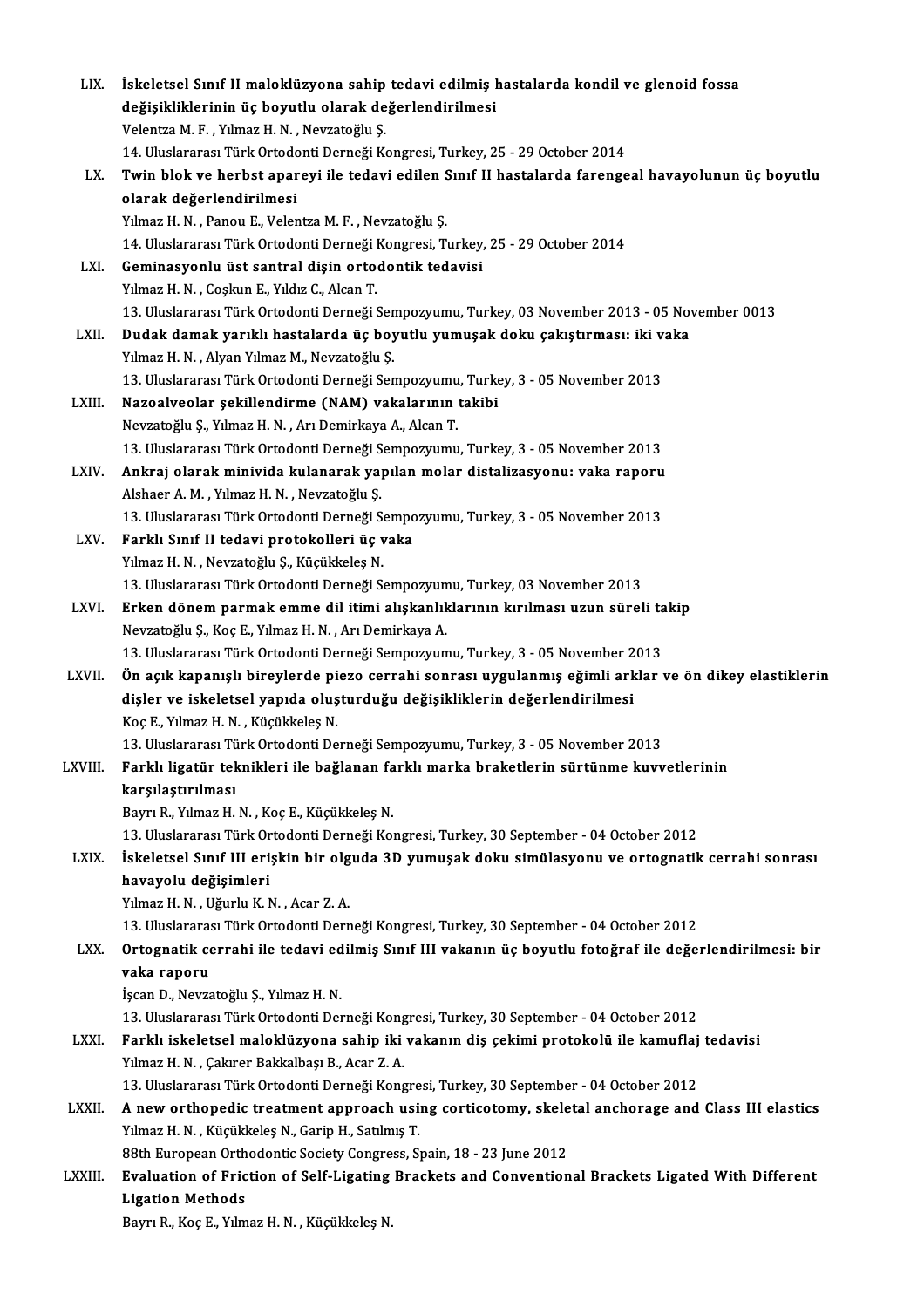88th European Orthodontic Society Congress, Spain, 18 - 22 June 2012<br>Iskalateel onknei wygulanan vekalanda serrabi önsesi kevgi sevi

|                | 88th European Orthodontic Society Congress, Spain, 18 - 22 June 2012                                |
|----------------|-----------------------------------------------------------------------------------------------------|
| <b>LXXIV</b>   | İskeletsel ankraj uygulanan vakalarda cerrahi öncesi kaygı seviyesinin ve cerrahi sonrası           |
|                | sikayetlerinin değerlendirilmesi                                                                    |
|                | Yılmaz H. N., Küçükkeleş N., Garip H., Satılmış T.                                                  |
|                | 12. Uluslararası Türk Ortodonti Derneği Sempozyumu, Turkey, 17 - 20 October 2011                    |
| <b>LXXV</b>    | İskeletsel Sınıf III ve konjenital lateral eksikliği bulunan erişkin olgunun ortognatik cerrahi ile |
|                | tedavisi: olgu sunumu                                                                               |
|                | Yılmaz H. N., Acar Z. A., Güzel M. Z.                                                               |
|                | 12. Uluslararası Türk Ortodonti Derneği Kongresi, Turkey, 25 - 27 October 2010                      |
| <b>LXXVI</b>   | Tortikolise bağlı gelişen okluzal kantın asimetrik ekstrüzyonu ile düzeltimi olgu sunumu            |
|                | Yılmaz H. N., Biren S.                                                                              |
|                | 12. Uluslararası Türk Ortodonti Derneği Kongresi, Turkey, 25 - 27 October 2010                      |
| <b>LXXVII</b>  | Olgu Sunumu                                                                                         |
|                | Yılmaz H.N.                                                                                         |
|                | 12. Uluslararası Türk Ortodonti Kongresi, Turkey, 25 - 27 October 2010                              |
| <b>LXXVIII</b> | Corticotomy Assisted Maxillary Protraction with Skeletal Anchorage.                                 |
|                | YILMAZ H. N., KÜÇÜKKELEŞ N., GARİP H., Satilmis T.                                                  |
|                | 10th Annual Session Passion for Excellence, 30 April - 04 May 2010                                  |
|                |                                                                                                     |

### **Expert Reports**

Xpert Reports<br>I. **İNCELEME VE DEĞERLENDİRME**<br>Xilmas H. N INCELEME<br>Yılmaz H. N.<br>PUPSA 2. TÜ Yılmaz H. N.<br>BURSA 2. TÜKETİCİ MAHKEMESİ HAKİMLİĞİ, pp.2, İstanbul, 2016

## Supported Projects

Yılmaz H.N., Canbek G., Acar Y.B., Project Supported by Higher Education Institutions, Şeffaf Plaklarla Yapılan Ou pportod in rojoces<br>Yılmaz H. N. , Canbek G., Acar Y. B. , Project Supported by Higher Education Institutions, Şeffaf Plaklarla Yapılan<br>Ortodontik Tedavinin Gülüş Estetiğine Olan Etkilerinin Dijital Modeller ve Üç Boyutl Yılmaz H. N. , Canbek G., Acar Y. B. , P.<br>Ortodontik Tedavinin Gülüş Estetiğin<br>Sistemi İle İncelenmesi, 2018 - 2021<br>Yılmaz H. N. , Project Supportod by H Ortodontik Tedavinin Gülüş Estetiğine Olan Etkilerinin Dijital Modeller ve Üç Boyutlu Stereofotogrametrik Fotoğraf<br>Sistemi İle İncelenmesi, 2018 - 2021<br>Yılmaz H. N. , Project Supported by Higher Education Institutions, Dud

Sistemi İle İncelenmesi, 2018 - 2021<br>Yılmaz H. N. , Project Supported by Higher Education Institutions, Dudak I<br>Dijital Arşivin Oluşturulması İle Klinik Başarının Arttırılması, 2017 - 2020<br>Yılmas H. N. , Küsüldreles N. Gar Yılmaz H. N. , Project Supported by Higher Education Institutions, Dudak Damak Yarıklı Hastalara Özel Takip Programı ve<br>Dijital Arşivin Oluşturulması İle Klinik Başarının Arttırılması, 2017 - 2020<br>Yılmaz H. N. , Küçükkeleş

Dijital Arşivin Oluşturulması İle Klinik Başarının Arttırılması, 2017 - 2020<br>Yılmaz H. N. , Küçükkeleş N., Garip H., Satılmış T., Project Supported by Higher Education Institutions, Maksiller retrognati<br>olgularında iskelet

### **Citations**

Citations<br>Total Citations (WOS):45<br>h index (WOS):4 h-index (WOS):4 h-index (WOS):4<br>Awards

Awards<br>Önem Özbilen E., Yılmaz H. N. , Küçükkeleş N., Comparison of the effects of rapid maxillary expansion and alternate rapid<br>maxillary expansion and constriction proteselsfollawed by fasemask thanany. Tübitek, January maxilary<br>Önem Özbilen E., Yılmaz H. N. , Küçükkeleş N., Comparison of the effects of rapid maxillary expansion<br>maxillary expansion and constriction protocolsfollowed by facemask therapy, Tübitak, January 2020<br>Karabihar G. Önem Özbilen E., Yılmaz H. N. , Küçükkeleş N., Comparison of the effects of rapid maxillary expansion and alternate r<br>maxillary expansion and constriction protocolsfollowed by facemask therapy, Tübitak, January 2020<br>Karabi maxillary expansion and constriction protocolsfollowed by facemask therapy, Tübitak, January 2020<br>Karabiber G., Yılmaz H. N. , Nevzatoğlu Ş., Uğurlu F., Akdoğan T., Three-dimensional evaluation of surgically assisted<br>asymm Karabiber G., Yılmaz H. N. , Nevzatoğlu Ş., Uğurlu F., Akdoğan T., Three-dimensional evaluation of surgically assisted<br>asymmetric rapid maxillary expansion, Tübitak , January 2020<br>Yılmaz H. N. , Küçükkeleş N., Garip H., Sa asymmetric rapid maxillary expansion,<br>Yılmaz H. N. , Küçükkeleş N., Garip H., S.<br>Class III elastics, Tübitak, January 2015